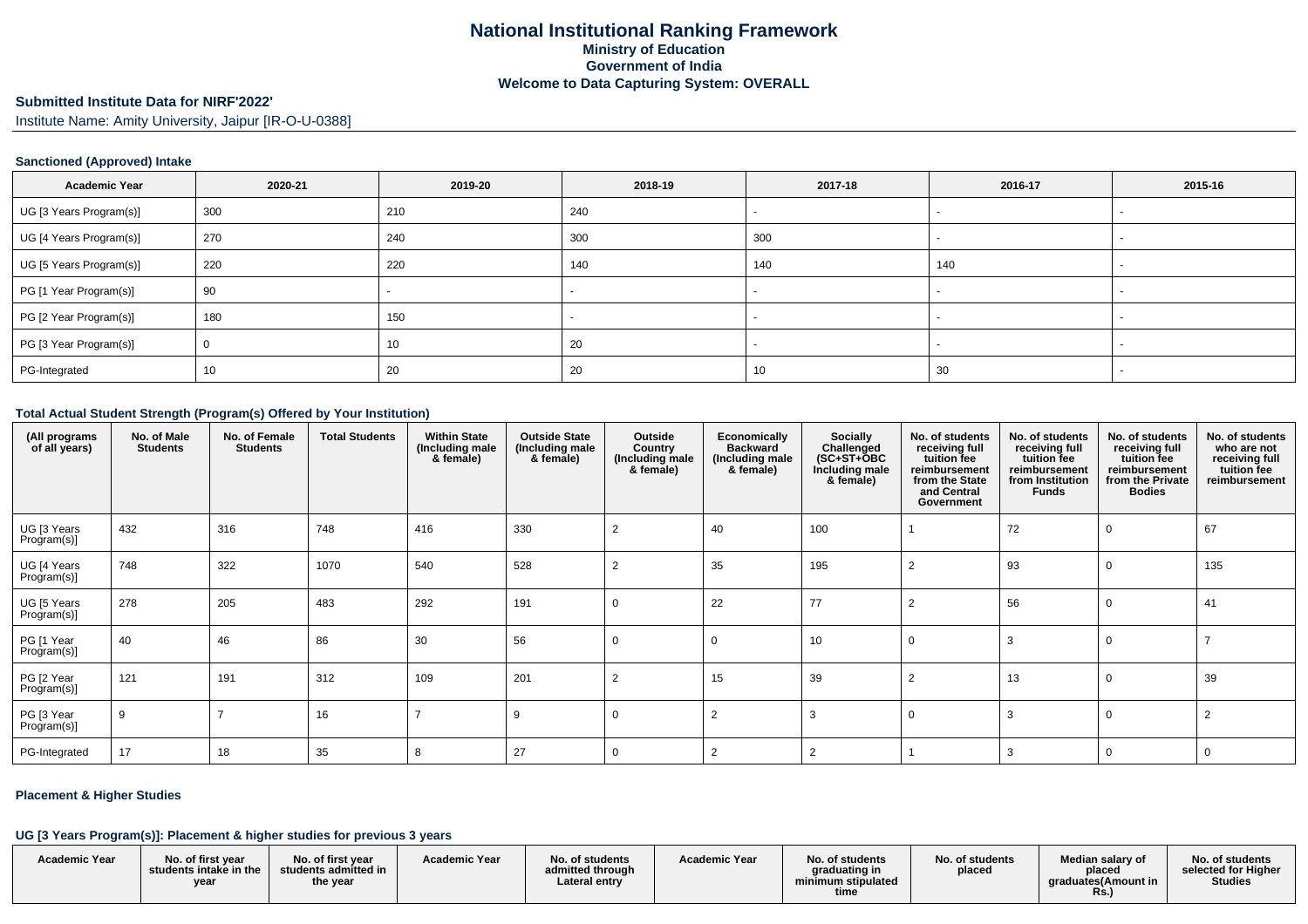| 2016-17 | 200 | 220 | 2017-18 | 2018-19 | 192 | 34           | 260000(TWO LAC<br>SIXTY THOUSAND)     | 150 |
|---------|-----|-----|---------|---------|-----|--------------|---------------------------------------|-----|
| 2017-18 | 240 | 251 | 2018-19 | 2019-20 | 232 | $\sim$<br>ხხ | 390000(THREE LAC<br>NINETY THOUSAND ) | 153 |
| 2018-19 | 240 | 247 | 2019-20 | 2020-21 | 217 | 68           | 430000(FOUR LAC<br>  THIRTY THOUSAND) | 129 |

# **UG [4 Years Program(s)]: Placement & higher studies for previous 3 years**

| <b>Academic Year</b> | No. of first year<br>students intake in the<br>year | No. of first vear<br>students admitted in<br>the year | <b>Academic Year</b> | No. of students<br>admitted through<br>Lateral entry | <b>Academic Year</b> | No. of students<br>graduating in<br>minimum stipulated<br>time | No. of students<br>placed | Median salary of<br>placed<br>graduates(Amount in<br>Rs.) | No. of students<br>selected for Higher<br><b>Studies</b> |
|----------------------|-----------------------------------------------------|-------------------------------------------------------|----------------------|------------------------------------------------------|----------------------|----------------------------------------------------------------|---------------------------|-----------------------------------------------------------|----------------------------------------------------------|
| 2015-16              | 350                                                 | 306                                                   | 2016-17              |                                                      | 2018-19              | 304                                                            | 159                       | 350000(THREE LAC<br>FIFTY THOUSAND)                       | 138                                                      |
| 2016-17              | 300                                                 | 390                                                   | 2017-18              |                                                      | 2019-20              | 380                                                            | 224                       | 360000(THREE LAC<br>SIXTY THOUSAND)                       | 130                                                      |
| 2017-18              | 300                                                 | 380                                                   | 2018-19              |                                                      | 2020-21              | 353                                                            | 196                       | 360000(THREE LAC<br>SIXTY THOUSAND)                       | 131                                                      |

# **UG [5 Years Program(s)]: Placement & higher studies for previous 3 years**

| <b>Academic Year</b> | No. of first year<br>students intake in the<br>year | No. of first vear<br>students admitted in<br>the year | <b>Academic Year</b> | No. of students<br>admitted through<br>Lateral entry | <b>Academic Year</b> | No. of students<br>graduating in<br>minimum stipulated<br>time | No. of students<br>placed | Median salary of<br>placed<br>graduates(Amount in<br><b>Rs.</b> ) | No. of students<br>selected for Higher<br><b>Studies</b> |
|----------------------|-----------------------------------------------------|-------------------------------------------------------|----------------------|------------------------------------------------------|----------------------|----------------------------------------------------------------|---------------------------|-------------------------------------------------------------------|----------------------------------------------------------|
| 2014-15              | 220                                                 | 92                                                    | 2015-16              |                                                      | 2018-19              | 91                                                             | -43                       | 200000(TWO LAC)                                                   | 44                                                       |
| 2015-16              | 220                                                 | 112                                                   | 2016-17              |                                                      | 2019-20              | 91                                                             | 50                        | 350000(THREE LAC<br>FIFTY THOUSAND)                               | 32                                                       |
| 2016-17              | 140                                                 | 129                                                   | 2017-18              |                                                      | 2020-21              | 119                                                            | 23                        | 500000(FIVE LAC)                                                  | 45                                                       |

# **PG [1 Years Program(s)]: Placement & higher studies for previous 3 years**

| <b>Academic Year</b> | No. of first year<br>students intake in the<br>year | No. of first year<br>students admitted in<br>the year | <b>Academic Year</b> | No. of students graduating in minimum<br>stipulated time | No. of students<br>placed | Median salary of<br>placed<br>graduates(Amount in<br><b>Rs.)</b> | No. of students<br>selected for Higher<br><b>Studies</b> |
|----------------------|-----------------------------------------------------|-------------------------------------------------------|----------------------|----------------------------------------------------------|---------------------------|------------------------------------------------------------------|----------------------------------------------------------|
| 2018-19              | 30                                                  | 27                                                    | 2018-19              | 26                                                       | 10                        | 396000(THREE LAC<br>NINETY SIX<br>THOUSAND)                      | 12                                                       |
| 2019-20              | 30                                                  | 32                                                    | 2019-20              | 24                                                       | 10                        | 390000(THREE LAC<br>NINETY THOUSAND)                             | 13                                                       |
| 2020-21              | 90                                                  | 86                                                    | 2020-21              | 86                                                       | 16                        | 430000(FOUR LAC<br>THIRTY THOUSAND)                              | 20                                                       |

# **PG [2 Years Program(s)]: Placement & higher studies for previous 3 years**

| <b>Academic Year</b> | No. of first vear<br>students intake in the<br>year | No. of first vear<br>students admitted in<br>the year | <b>Academic Year</b> | No. of students graduating in minimum<br>stipulated time | No. of students<br>placed | Median salary of<br>placed<br>araduates(Amount in<br>Rs. | No. of students<br>selected for Higher<br><b>Studies</b> |
|----------------------|-----------------------------------------------------|-------------------------------------------------------|----------------------|----------------------------------------------------------|---------------------------|----------------------------------------------------------|----------------------------------------------------------|
| 2017-18              | 100                                                 | 120                                                   | 2018-19              | 118                                                      |                           | 400000(FOUR LAC)                                         |                                                          |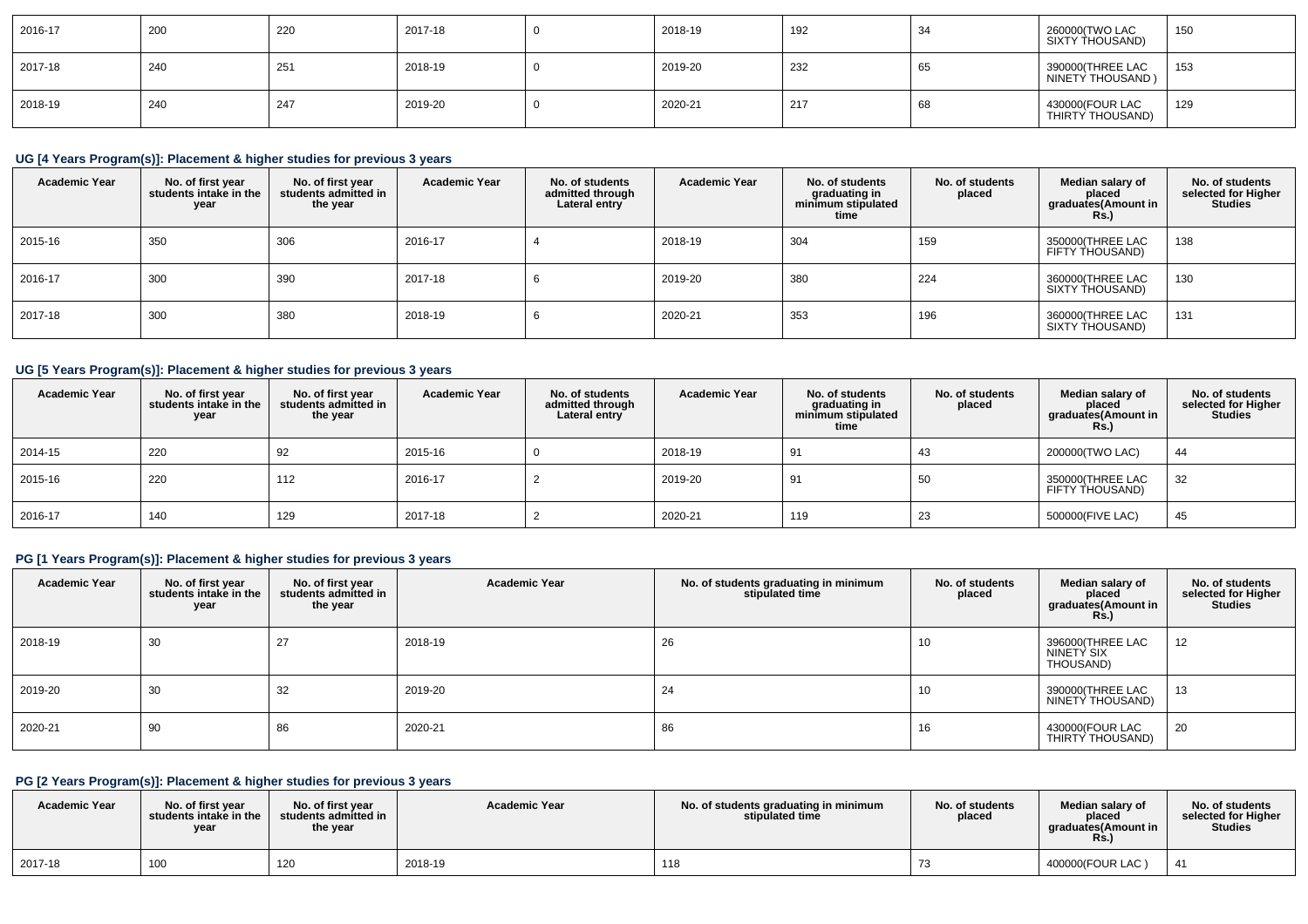| 2018-19 | 150 | 126 | 2019-20 | 113 | 80   | 420000(FOUR LAC<br>TWENTY<br>THOUSAND)      | 22  |
|---------|-----|-----|---------|-----|------|---------------------------------------------|-----|
| 2019-20 | 150 | 139 | 2020-21 | 133 | - 83 | 391000(THREE LAC<br>NINETY ONE<br>THOUSAND) | -37 |

# **PG [3 Years Program(s)]: Placement & higher studies for previous 3 years**

| <b>Academic Year</b> | No. of first year<br>students intake in the<br>year | No. of first vear<br>students admitted in<br>the year | <b>Academic Year</b> | No. of students<br>admitted through<br>Lateral entry | <b>Academic Year</b> | No. of students<br>graduating in<br>minimum stipulated<br>time | No. of students<br>placed | Median salary of<br>placed<br>graduates(Amount in<br>Rs.) | No. of students<br>selected for Higher<br><b>Studies</b> |
|----------------------|-----------------------------------------------------|-------------------------------------------------------|----------------------|------------------------------------------------------|----------------------|----------------------------------------------------------------|---------------------------|-----------------------------------------------------------|----------------------------------------------------------|
| 2016-17              | 15                                                  | 10                                                    | 2017-18              |                                                      | 2018-19              | 15                                                             | 10                        | 350000(THREE LAC<br>FIFTY THOUSAND)                       |                                                          |
| 2017-18              | 15                                                  |                                                       | 2018-19              | 10                                                   | 2019-20              |                                                                |                           | 350000(THREE LAC<br>FIFTY THOUSAND)                       |                                                          |
| 2018-19              | 20                                                  |                                                       | 2019-20              |                                                      | 2020-21              | $\sim$<br>10                                                   |                           | 200000(TWO LAC)                                           |                                                          |

# **PG-Integrated [5 Years Program(s)]: Placement & higher studies for previous 3 years**

| <b>Academic Year</b> | No. of first year<br>students intake in the<br>year | No. of first year<br>students admitted in<br>the year | <b>Academic Year</b> | No. of students graduating in minimum<br>stipulated time | No. of students<br>placed | Median salary of<br>placed<br>graduates(Amount in<br>Rs.) | No. of students<br>selected for Higher<br>Studies |
|----------------------|-----------------------------------------------------|-------------------------------------------------------|----------------------|----------------------------------------------------------|---------------------------|-----------------------------------------------------------|---------------------------------------------------|
| 2014-15              | 30                                                  | 16                                                    | 2018-19              | 16                                                       |                           | 300000(THREE LAC)                                         |                                                   |
| 2015-16              | 30                                                  | 34                                                    | 2019-20              | 31                                                       | 13                        | 440000(FOUR LAC<br>FORTY THOUSAND)                        | 15                                                |
| 2016-17              | 30                                                  | 31                                                    | 2020-21              | 18                                                       |                           | 360000(THREE LAC<br>SIXTY THOUSAND)                       |                                                   |

#### **Ph.D Student Details**

| Ph.D (Student pursuing doctoral program till 2020-21 Students admitted in the academic year 2020-21 should not be entered here.) |                                                                                                                                  |         |                       |  |  |  |  |  |
|----------------------------------------------------------------------------------------------------------------------------------|----------------------------------------------------------------------------------------------------------------------------------|---------|-----------------------|--|--|--|--|--|
|                                                                                                                                  |                                                                                                                                  |         | <b>Total Students</b> |  |  |  |  |  |
| Full Time                                                                                                                        |                                                                                                                                  | 127     |                       |  |  |  |  |  |
| Part Time                                                                                                                        |                                                                                                                                  | 308     |                       |  |  |  |  |  |
| No. of Ph.D students graduated (including Integrated Ph.D)                                                                       |                                                                                                                                  |         |                       |  |  |  |  |  |
| 2020-21<br>2019-20<br>2018-19                                                                                                    |                                                                                                                                  |         |                       |  |  |  |  |  |
| Full Time                                                                                                                        |                                                                                                                                  |         |                       |  |  |  |  |  |
| Part Time                                                                                                                        | 27                                                                                                                               | 32      | 12                    |  |  |  |  |  |
|                                                                                                                                  | PG (Student pursuing MD/MS/DNB program till 2020-21 Students admitted in the academic year 2021 - 22 should not be entered here) |         |                       |  |  |  |  |  |
|                                                                                                                                  | Number of students pursuing PG (MD/MS/DNB) program                                                                               |         | 0                     |  |  |  |  |  |
|                                                                                                                                  | No. of students Graduating in PG (MD/MS/DNB) program                                                                             |         |                       |  |  |  |  |  |
| 2020-21                                                                                                                          | 2019-20                                                                                                                          | 2018-19 |                       |  |  |  |  |  |
| 0                                                                                                                                | 0                                                                                                                                | 0       |                       |  |  |  |  |  |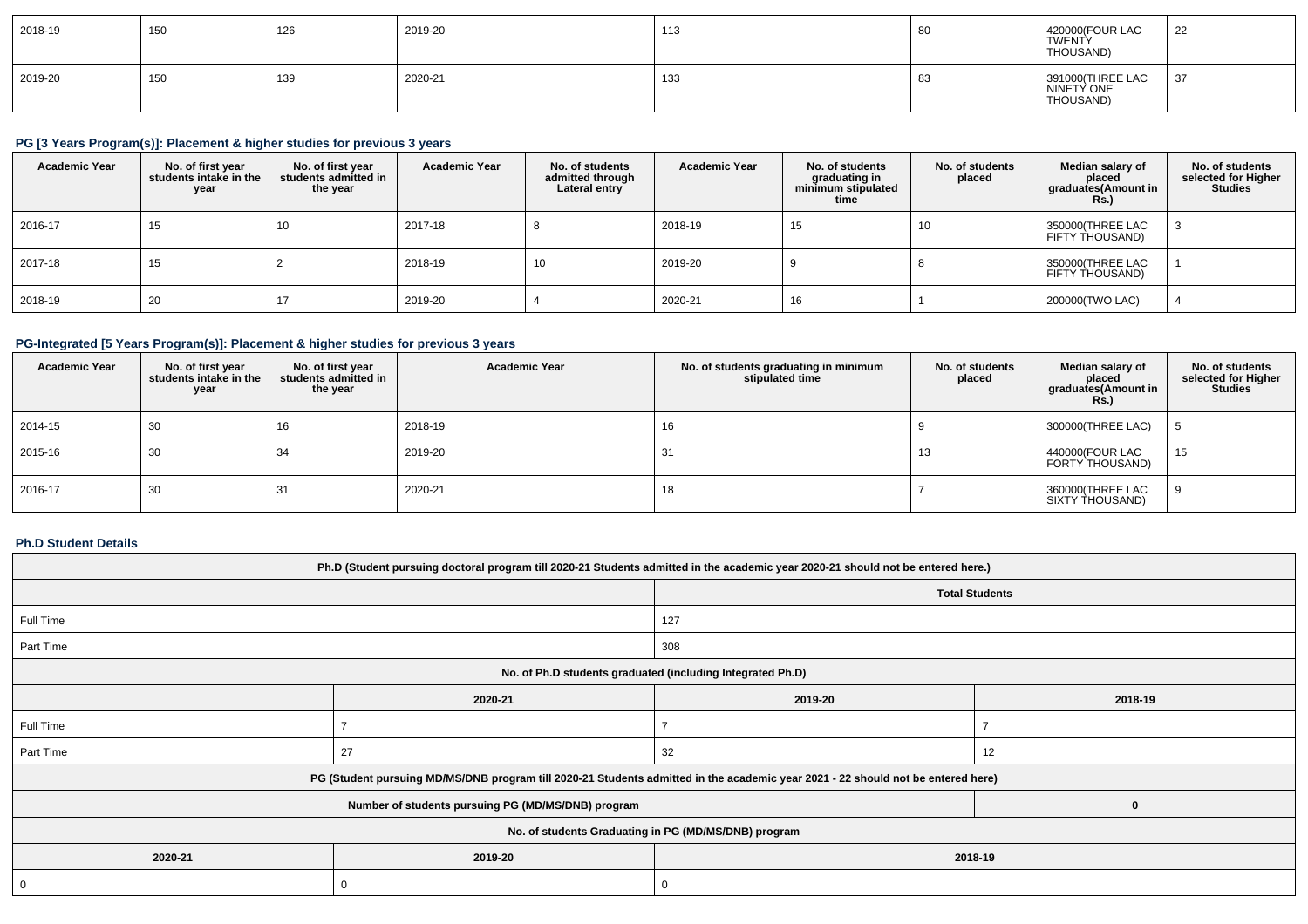#### **Online Education**

| 1. Does all programs/courses were completed on time.                                            |                                                                                       | Yes                                                                                                                                                                                                                                                                                                                                                                                                                                                                                                                                                                                                                                                                                                                                                                                                                                                                                                                                                                                                                                                                                                                                                                                                                                                                                                                                                                                                                                                                                                                                                                                                                                                                                                                                                                                                                                          |  |  |
|-------------------------------------------------------------------------------------------------|---------------------------------------------------------------------------------------|----------------------------------------------------------------------------------------------------------------------------------------------------------------------------------------------------------------------------------------------------------------------------------------------------------------------------------------------------------------------------------------------------------------------------------------------------------------------------------------------------------------------------------------------------------------------------------------------------------------------------------------------------------------------------------------------------------------------------------------------------------------------------------------------------------------------------------------------------------------------------------------------------------------------------------------------------------------------------------------------------------------------------------------------------------------------------------------------------------------------------------------------------------------------------------------------------------------------------------------------------------------------------------------------------------------------------------------------------------------------------------------------------------------------------------------------------------------------------------------------------------------------------------------------------------------------------------------------------------------------------------------------------------------------------------------------------------------------------------------------------------------------------------------------------------------------------------------------|--|--|
| 2. Measures taken to complete the syllabus of courses and programs.                             |                                                                                       | University has successfully adhered with its pre-declared academic<br>calendar and aligned its teaching - learning - evaluation (TLE) in<br>accordance with continued covid - 19 pandemic. Later in the month of<br>February - 2021 onwards few students have turned up and joined the semester<br>face to face. University has converted its TLE from fully online to hybrid<br>mode where remaining students have successfully continued their academics<br>from respective hometowns. University has organised workshops / FDP's to<br>train its faculty members for hybrid academics. This time we have organised<br>laboratory experiments with these students in respective facilities and<br>connected remaining students. Detailed Netiquette guidelines were prepared<br>and all stakeholders were trained for the same.<br>The online and hybrid academic experience was excellent for the faculty,<br>since we were acquainted with ICT, it was not very difficult to switch to<br>online teaching learning and then adopted hybrid mode.<br>The work from home practice has provided opportunity to the research<br>scholars and the faculty to adapt towards the digital mode for knowledge<br>sharing. Members of the faculty utilized the lockdown period in promoting<br>research in various ways, viz. submission of research proposals, writing and<br>communication of research and review papers, literature reviews, data<br>compilation and interpretation, writing patent applications, learning new<br>software, exchange with peers, networking, fostering collaborations within<br>and outside Amity world, organizing research webinars, working on fresh MOUs<br>etc. The hybrid mode has opened the new academic window to cater the need of<br>early joiners and industry interns to continue their academics. |  |  |
| 3. The period of delay in completion of syllabus (in months).                                   |                                                                                       | 0                                                                                                                                                                                                                                                                                                                                                                                                                                                                                                                                                                                                                                                                                                                                                                                                                                                                                                                                                                                                                                                                                                                                                                                                                                                                                                                                                                                                                                                                                                                                                                                                                                                                                                                                                                                                                                            |  |  |
| 4. The period of delay in conducting exams (in months).                                         |                                                                                       |                                                                                                                                                                                                                                                                                                                                                                                                                                                                                                                                                                                                                                                                                                                                                                                                                                                                                                                                                                                                                                                                                                                                                                                                                                                                                                                                                                                                                                                                                                                                                                                                                                                                                                                                                                                                                                              |  |  |
| <b>Portal Name</b>                                                                              | No, of students offered online courses which have credit<br>transferred to transcript | Total no, of online courses which have credit transferred<br>Total no. of credits transferred to transcript<br>to the transcript                                                                                                                                                                                                                                                                                                                                                                                                                                                                                                                                                                                                                                                                                                                                                                                                                                                                                                                                                                                                                                                                                                                                                                                                                                                                                                                                                                                                                                                                                                                                                                                                                                                                                                             |  |  |
| Swayam                                                                                          | $\Omega$                                                                              | $\mathbf 0$                                                                                                                                                                                                                                                                                                                                                                                                                                                                                                                                                                                                                                                                                                                                                                                                                                                                                                                                                                                                                                                                                                                                                                                                                                                                                                                                                                                                                                                                                                                                                                                                                                                                                                                                                                                                                                  |  |  |
| 5. No. of courses developed and available online on Swayam platform by your institution faculty |                                                                                       |                                                                                                                                                                                                                                                                                                                                                                                                                                                                                                                                                                                                                                                                                                                                                                                                                                                                                                                                                                                                                                                                                                                                                                                                                                                                                                                                                                                                                                                                                                                                                                                                                                                                                                                                                                                                                                              |  |  |

### **Financial Resources: Utilised Amount for the Capital expenditure for previous 3 years**

| <b>Academic Year</b>                                                                            | 2020-21                                                                 | 2019-20                                                                                              | 2018-19                                                                                 |  |
|-------------------------------------------------------------------------------------------------|-------------------------------------------------------------------------|------------------------------------------------------------------------------------------------------|-----------------------------------------------------------------------------------------|--|
|                                                                                                 | <b>Utilised Amount</b>                                                  | <b>Utilised Amount</b>                                                                               | <b>Utilised Amount</b>                                                                  |  |
|                                                                                                 |                                                                         | Annual Capital Expenditure on Academic Activities and Resources (excluding expenditure on buildings) |                                                                                         |  |
| Library                                                                                         | 1780267 (SEVENTEEN LAC EIGHTY THOUSAND TWO<br>HUNDRED SIXTY SEVEN)      | 1972291 (NINETEEN LAC SEVENTY TWO THOUSAND TWO<br>HUNDRED NINETY ONE)                                | 1026399 (TEN LAC TWENTY SIX THOUSAND HREE<br>HUNDRED NINETY ONE)                        |  |
| New Equipment for Laboratories                                                                  | 257472 (TWO LAC FIFTY SEVEN THOUSAND FOUR<br>HUNDRED SEVENTY TWO)       | 19324214 (ONE CRORE NINETY THREE LAC TWENTY<br>FOUR THOUSAND TWO HUNDRED FOURTEEN)                   | 10135854 (ONE CRORE ONE LAC THIRTY FIVE THOUSAND<br>EIGHT HUNDRED FIFTY FOUR)           |  |
| <b>Engineering Workshops</b>                                                                    | 460060 (FOUR LAC SIXTY THOUSAND AND SIXTY)                              | 3166537 (THIRTY ONE LAC SIXTY SIX THOUSAND FIVE<br>HUNDRED THIRTY SEVEN)                             | 2800000 (TWENTY EIGHT LAC)                                                              |  |
| Other expenditure on creation of Capital Assets (excluding<br>expenditure on Land and Building) | 16011514 (ONE CRORE SIXTY LAC ELEVEN THOUSAND<br>FIVE HUNDRED FOURTEEN) | 19022638 (ONE CRORE NINETY LAC TWENTY TWO<br>THOUSAND SIX HUNDRED THIRTY EIGHT)                      | 23877536 (TWO CRORE THRITY EOGHT LAC SEVENTY<br>SEVEN THOUSAND FIVE HUNDRED THIRTY SIX) |  |

# **Financial Resources: Utilised Amount for the Operational expenditure for previous 3 years**

| <b>Academic Year</b>                  | 2020-21                | 2019-20                | 2018-19                |  |  |
|---------------------------------------|------------------------|------------------------|------------------------|--|--|
|                                       | <b>Utilised Amount</b> | <b>Utilised Amount</b> | <b>Utilised Amount</b> |  |  |
| <b>Annual Operational Expenditure</b> |                        |                        |                        |  |  |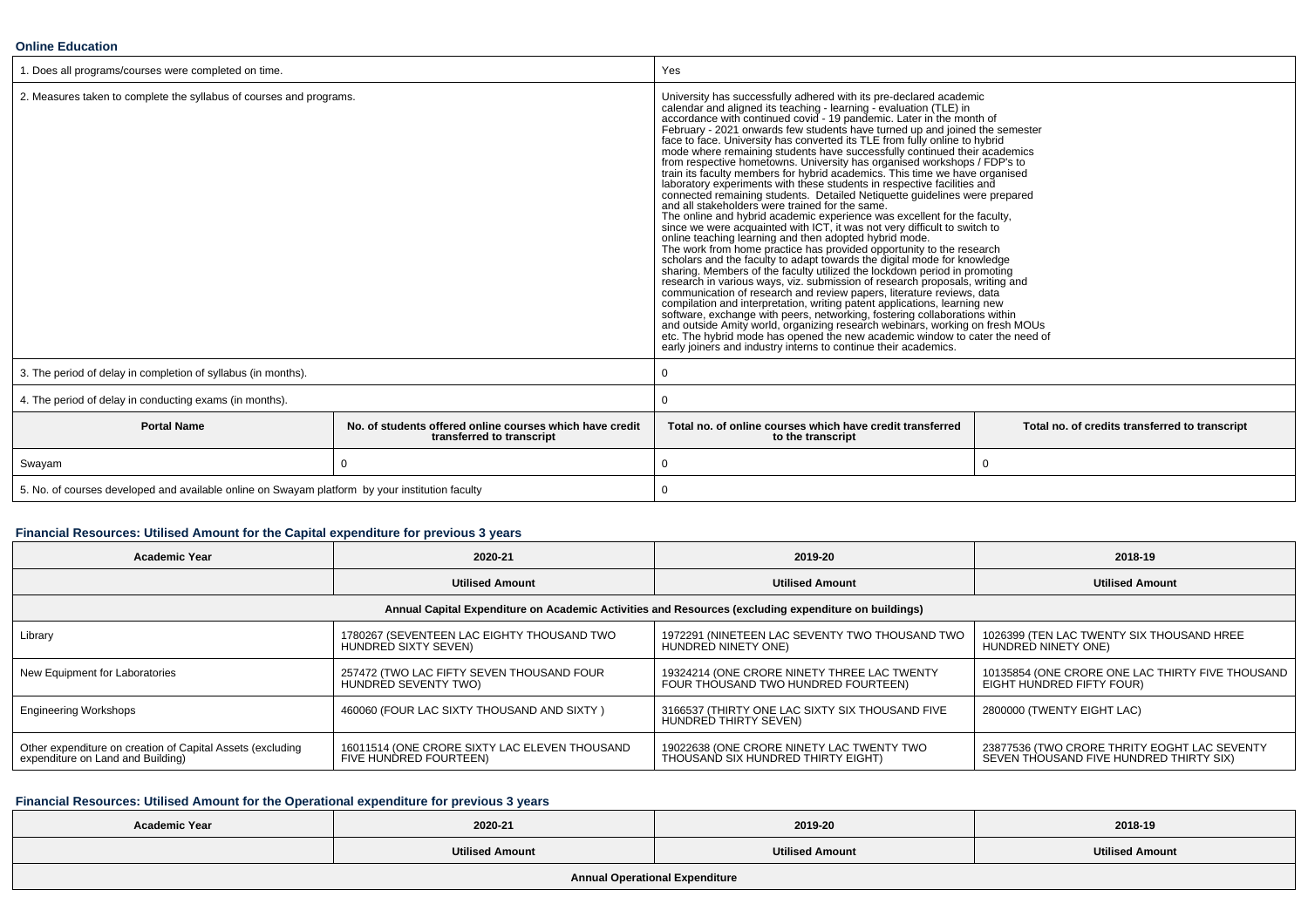| Salaries (Teaching and Non Teaching staff)                                                                                                                                                      | 257229639 (TWENTY FIVE CRORE SEVENTY TWO LAC<br>TWENTY NINE THOUSAND SIX HUNDRED THIRTY NINE) | 269655250 (TWENTY SIX CRORE NINETY SIX LAC FIFTY<br>FIVE THOUSAND FIFTY)                   | 271757115 (TWENTY SEVEN CRORE SEVENTEEN LAC<br>FIFTY SEVÈN THOUSAND ONE HUNDRED FIFTEEN) |  |
|-------------------------------------------------------------------------------------------------------------------------------------------------------------------------------------------------|-----------------------------------------------------------------------------------------------|--------------------------------------------------------------------------------------------|------------------------------------------------------------------------------------------|--|
| Maintenance of Academic Infrastructure or consumables and<br>other running expenditures (excluding maintenance of hostels<br>and allied services, rent of the building, depreciation cost, etc) | 140618086 (FOURTEEN CRORE SIX LAC EIGHTEEN<br>THOUSAND AND EIGHTY SIX)                        | 246981852 (TWENTY FOUR CRORE SIXTY NINE LAC<br>EIGHT ONE THOUSAND EIGHT HUNDRED FIFTY TWO) | 253292220 (TWENTY FIVE CRORE THIRTY TWO LAC<br>NINETY TWO THOUSAND TWO HUNDRED TWENTY)   |  |
| Seminars/Conferences/Workshops                                                                                                                                                                  | 487433 (FOUR LAC EIGHTY SEVEN THOUSAND FOUR<br>HUNDRED THIRTY THREE)                          | 14115538 (ONE CRORE FORTY ONE LAC FIFTEEN<br>THOUSAND FIVE HUNDRED THIRTY EIGHT)           | 5690000 (FIFTY SIX LAC NINETY THOUSAND)                                                  |  |

#### **IPR**

| Calendar year            | 2020 | 2019 | 2018 |  |
|--------------------------|------|------|------|--|
| No. of Patents Published |      |      |      |  |
| No. of Patents Granted   |      |      |      |  |

# **Sponsored Research Details**

| <b>Financial Year</b>                    | 2020-21                                                     | 2019-20                                                | 2018-19                                                            |
|------------------------------------------|-------------------------------------------------------------|--------------------------------------------------------|--------------------------------------------------------------------|
| Total no. of Sponsored Projects          |                                                             |                                                        |                                                                    |
| Total no. of Funding Agencies            |                                                             |                                                        |                                                                    |
| Total Amount Received (Amount in Rupees) | 6840399                                                     | 5340119                                                | 11245669                                                           |
| Amount Received in Words                 | SIXTY EIGHT LAC FORTY THOUSAND THREE HUNDRED<br>NINETY NINE | FIFTY THREE LAC FORTY THOUSAND ONE HUNDRED<br>NINETEEN | ONE CRORE TWELVE LAC FORTY FIVE THOUSAND SIX<br>HUNDRED SIXTY NINE |

# **Consultancy Project Details**

| <b>Financial Year</b>                    | 2020-21        | 2019-20 | 2018-19                                             |
|------------------------------------------|----------------|---------|-----------------------------------------------------|
| Total no. of Consultancy Projects        |                |         |                                                     |
| Total no. of Client Organizations        |                |         |                                                     |
| Total Amount Received (Amount in Rupees) | 4900000        |         | 20030466                                            |
| Amount Received in Words                 | FORTY NINE LAC | Zero    | TWO CRORE THIRTY THOUSAND FOUR HUNDRED SIXTY<br>SIX |

# **Executive Development Program/Management Development Programs**

| <b>Financial Year</b>                                                             | 2020-21 | 2019-20 | 2018-19 |  |  |
|-----------------------------------------------------------------------------------|---------|---------|---------|--|--|
| Total no. of Executive Development Programs/ Management<br>Development Programs   |         |         |         |  |  |
| Total no. of Participants                                                         |         |         |         |  |  |
| Total Annual Earnings (Amount in Rupees)(Excluding Lodging<br>& Boarding Charges) |         |         |         |  |  |
| <b>Total Annual Earnings in Words</b><br>Zero                                     |         | Zero    | Zero    |  |  |

# **PCS Facilities: Facilities of physically challenged students**

| 1. Do your institution buildings have Lifts/Ramps? | Yes, more than 80% of the buildings |
|----------------------------------------------------|-------------------------------------|
|----------------------------------------------------|-------------------------------------|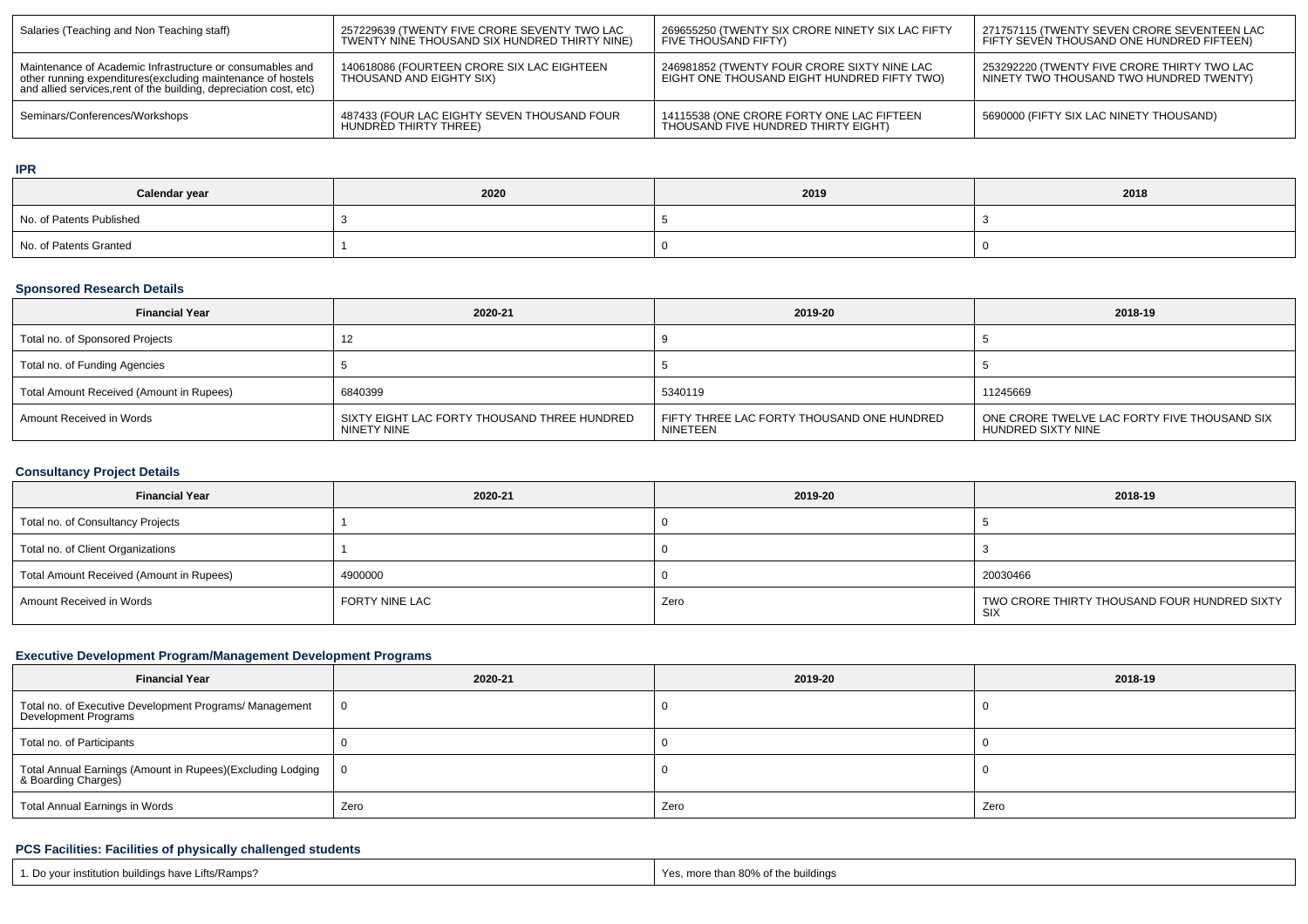| 2. Do your institution have provision for walking aids, including wheelchairs and transportation from one building to another for<br>handicapped students? | 'Yes                                |
|------------------------------------------------------------------------------------------------------------------------------------------------------------|-------------------------------------|
| 3. Do your institution buildings have specially designed toilets for handicapped students?                                                                 | Yes, more than 80% of the buildings |

### **Accreditation**

#### **NBA Accreditation**1.Does your institute have a valid NBA Accreditation?expression of the contract of the contract of the contract of the contract of the contract of the contract of the contract of the contract of the contract of the contract of the contract of the contract of the contract of

#### **NAAC Accreditation**

| <sup>1</sup> 1. Does your institute have a valid NAAC Accreditation? |            | YES |                                  |  |
|----------------------------------------------------------------------|------------|-----|----------------------------------|--|
| Valid from                                                           | Valid upto |     | <b>CGPA</b>                      |  |
| 02-05-2017                                                           | 01-05-2022 |     | $\sim$ $\sim$<br>$\mathcal{L}$ . |  |

### **Faculty Details**

| Srno           | Name                           | Age | Designation                | Gender | Qualification | <b>Experience (In</b><br>Months) | <b>Currently working</b><br>with institution? | <b>Joining Date</b> | <b>Leaving Date</b>      | <b>Association type</b> |
|----------------|--------------------------------|-----|----------------------------|--------|---------------|----------------------------------|-----------------------------------------------|---------------------|--------------------------|-------------------------|
| $\overline{1}$ | Dr Amit Kumar<br>Gupta         | 39  | Associate Professor        | Male   | Ph.D          | 170                              | Yes                                           | 24-07-2020          | --                       | Regular                 |
| $\overline{2}$ | Dr Ashwani Kumar<br>Yadav      | 36  | <b>Assistant Professor</b> | Male   | Ph.D          | 150                              | Yes                                           | 26-09-2013          | $\sim$                   | Regular                 |
| 3              | Dr Cherku Sandesh<br>Kumar     | 35  | <b>Assistant Professor</b> | Male   | Ph.D          | 148                              | Yes                                           | 05-09-2011          | $\sim$                   | Regular                 |
| $\overline{4}$ | Dr Chirmi Acharya              | 31  | <b>Assistant Professor</b> | Female | Ph.D          | 37                               | Yes                                           | 08-10-2018          | $\sim$                   | Regular                 |
| 5              | Dr Chitreshh<br>Banerjee       | 46  | Associate Professor        | Male   | Ph.D          | 250                              | Yes                                           | 15-01-2014          | $\overline{\phantom{a}}$ | Regular                 |
| 6              | Dr Deepansh<br>Sharma          | 35  | <b>Assistant Professor</b> | Male   | Ph.D          | 77                               | Yes                                           | 03-10-2017          | $\sim$                   | Regular                 |
| $\overline{7}$ | Dr Deepshikha<br>Rathore       | 38  | <b>Assistant Professor</b> | Female | Ph.D          | 156                              | Yes                                           | 07-03-2018          | $\sim$                   | Regular                 |
| 8              | Dr Era Upadhyay                | 46  | Associate Professor        | Female | Ph.D          | 157                              | Yes                                           | 06-11-2015          | $\overline{\phantom{a}}$ | Regular                 |
| 9              | Dr Harish Kumar                | 34  | <b>Assistant Professor</b> | Male   | Ph.D          | 65                               | Yes                                           | 01-08-2017          | $\sim$                   | Regular                 |
| 10             | Dr Hemant Kumar<br>Daima       | 38  | <b>Assistant Professor</b> | Male   | Ph.D          | 142                              | Yes                                           | 01-01-2016          | $\sim$                   | Regular                 |
| 11             | Dr Jagdip Singh<br>Sohal       | 38  | <b>Assistant Professor</b> | Male   | Ph.D          | 118                              | Yes                                           | 16-08-2013          | $\sim$                   | Regular                 |
| 12             | Dr Jaivardhan Singh<br>Rathore | 37  | <b>Assistant Professor</b> | Male   | Ph.D          | 121                              | Yes                                           | 25-06-2012          | $\overline{\phantom{a}}$ | Regular                 |
| 13             | Dr Kanak Modi                  | 38  | <b>Assistant Professor</b> | Female | Ph.D          | 105                              | Yes                                           | 26-09-2014          | $\sim$                   | Regular                 |
| 14             | Dr Kapil Kumar<br>Nagwanshi    | 42  | Associate Professor        | Male   | Ph.D          | 204                              | Yes                                           | 24-07-2020          | --                       | Regular                 |
| 15             | Dr Manali Datta                | 39  | Associate Professor        | Female | Ph.D          | 134                              | Yes                                           | 26-07-2010          | $\sim$                   | Regular                 |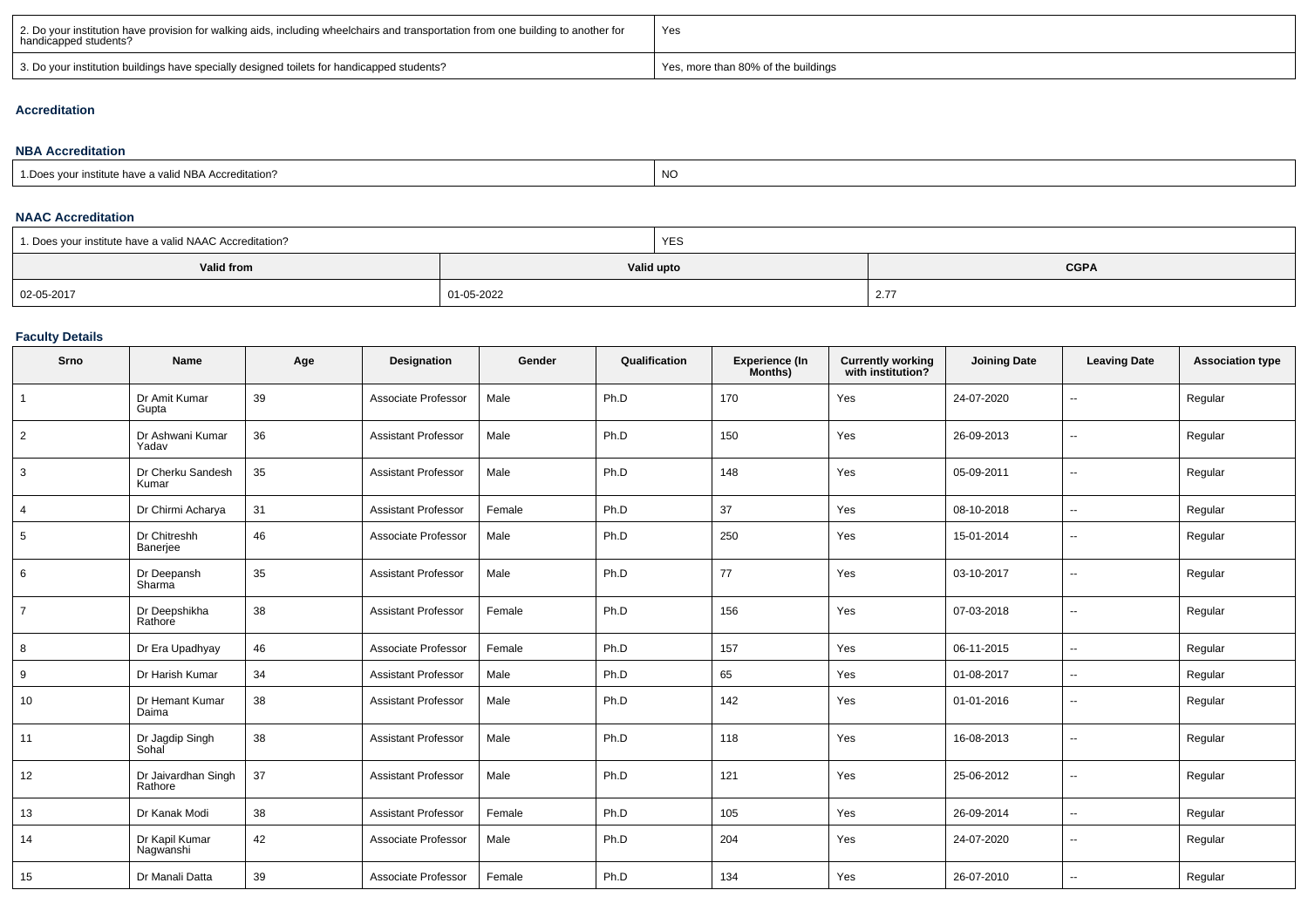| 16 | Dr Naveen Kumar                 | 34         | <b>Assistant Professor</b> | Male   | Ph.D   | 82  | Yes | 24-08-2017 | $\overline{\phantom{a}}$ | Regular |
|----|---------------------------------|------------|----------------------------|--------|--------|-----|-----|------------|--------------------------|---------|
| 17 | Dr Nidhi Mathur                 | 40         | <b>Assistant Professor</b> | Female | Ph.D   | 181 | Yes | 10-01-2011 | $\overline{\phantom{a}}$ | Regular |
| 18 | Dr Nitesh Singh<br>Rajput       | 32         | <b>Assistant Professor</b> | Male   | Ph.D   | 105 | Yes | 30-09-2013 | --                       | Regular |
| 19 | Dr Pankaj Kumar<br>Pandey       | 46         | Professor                  | Male   | Ph.D   | 248 | Yes | 12-03-2014 | $\overline{\phantom{a}}$ | Regular |
| 20 | Dr Pramod Kumar<br><b>Bhatt</b> | 52         | Associate Professor        | Male   | Ph.D   | 290 | Yes | 26-12-2018 | $\overline{\phantom{a}}$ | Regular |
| 21 | Dr Prashant                     | 44         | Associate Professor        | Male   | Ph.D   | 155 | Yes | 23-12-2010 | $\overline{\phantom{a}}$ | Regular |
| 22 | Dr Rajeev Sharma                | 41         | <b>Assistant Professor</b> | Male   | Ph.D   | 100 | Yes | 16-08-2013 | $\overline{\phantom{a}}$ | Regular |
| 23 | Dr Ravi Shanker<br>Dubey        | 39         | Associate Professor        | Male   | Ph.D   | 182 | Yes | 17-08-2017 | $\overline{\phantom{a}}$ | Regular |
| 24 | Dr Ravneet Chug                 | 40         | <b>Assistant Professor</b> | Female | Ph.D   | 163 | Yes | 28-09-2010 | Ξ.                       | Regular |
| 25 | Dr Renu Upadhyay                | 48         | <b>Assistant Professor</b> | Female | Ph.D   | 180 | Yes | 28-08-2014 | $\overline{\phantom{a}}$ | Regular |
| 26 | Dr Rishi Dewangan               | 32         | <b>Assistant Professor</b> | Male   | Ph.D   | 99  | Yes | 21-04-2015 | $\overline{\phantom{a}}$ | Regular |
| 27 | Dr Sabyasachi<br>Mishra         | 43         | <b>Assistant Professor</b> | Male   | Ph.D   | 161 | Yes | 30-07-2014 | $\overline{\phantom{a}}$ | Regular |
| 28 | Dr Sanjay Kumar<br>Singh        | 54         | Associate Professor        | Male   | Ph.D   | 274 | Yes | 18-10-2013 | $\overline{\phantom{a}}$ | Regular |
| 29 | Dr Shweta<br>Kulshreshtha       | 42         | Associate Professor        | Female | Ph.D   | 158 | Yes | 23-09-2010 | $\overline{\phantom{a}}$ | Regular |
| 30 | Dr Sudhanshu Singh              | 37         | <b>Assistant Professor</b> | Male   | Ph.D   | 109 | Yes | 26-11-2012 | $\overline{\phantom{a}}$ | Regular |
| 31 | Dr Sunil Pathak                 | 43         | Associate Professor        | Male   | Ph.D   | 185 | Yes | 29-08-2019 | $\overline{\phantom{a}}$ | Regular |
| 32 | Dr Umesh Kumar<br>Dwivedi       | 41         | Associate Professor        | Male   | Ph.D   | 164 | Yes | 22-08-2008 | $\overline{\phantom{a}}$ | Regular |
| 33 | Dr Vigi Chaudhary               | 43         | <b>Assistant Professor</b> | Female | Ph.D   | 202 | Yes | 24-09-2013 | --                       | Regular |
| 34 | Dr Vijay Kumar<br>Srivastava    | 40         | <b>Assistant Professor</b> | Male   | Ph.D   | 53  | Yes | 26-07-2017 | $\overline{\phantom{a}}$ | Regular |
| 35 | Dr Vinod Singh Gour             | 40         | Associate Professor        | Male   | Ph.D   | 147 | Yes | 28-06-2010 | $\overline{\phantom{a}}$ | Regular |
| 36 | Mr Amit Chaurasia               | 37         | <b>Assistant Professor</b> | Male   | M.Tech | 100 | Yes | 14-08-2013 | $\mathbf{u}$             | Regular |
| 37 | Mr Amit Sharma                  | 32         | <b>Assistant Professor</b> | Male   | M.Tech | 124 | Yes | 16-08-2012 | --                       | Regular |
| 38 | Mr Deepak Kachhot               | 35         | <b>Assistant Professor</b> | Male   | M.Tech | 113 | Yes | 12-07-2012 | $\overline{\phantom{a}}$ | Regular |
| 39 | Mr Mangal Singh<br>Sisodiya     | 38         | <b>Assistant Professor</b> | Male   | M.Tech | 167 | Yes | 05-07-2012 | Щ,                       | Regular |
| 40 | Mr Pankaj Agarwal               | 36         | <b>Assistant Professor</b> | Male   | M.Tech | 120 | Yes | 09-10-2013 | ц.                       | Regular |
| 41 | Mr Pankaj Sharma                | ${\bf 44}$ | <b>Assistant Professor</b> | Male   | M.Tech | 186 | Yes | 04-02-2013 | --                       | Regular |
| 42 | Mr Raj Kumar Gupta              | 33         | <b>Assistant Professor</b> | Male   | M.Tech | 112 | Yes | 04-09-2014 | Щ,                       | Regular |
| 43 | Mr Ravindra Kumar<br>Das        | 28         | <b>Assistant Professor</b> | Male   | M.A    | 65  | Yes | 25-09-2018 | $\sim$                   | Regular |
| 44 | Mr Ronak Parikh                 | 32         | <b>Assistant Professor</b> | Male   | M.Tech | 69  | Yes | 11-02-2017 | $\overline{\phantom{a}}$ | Regular |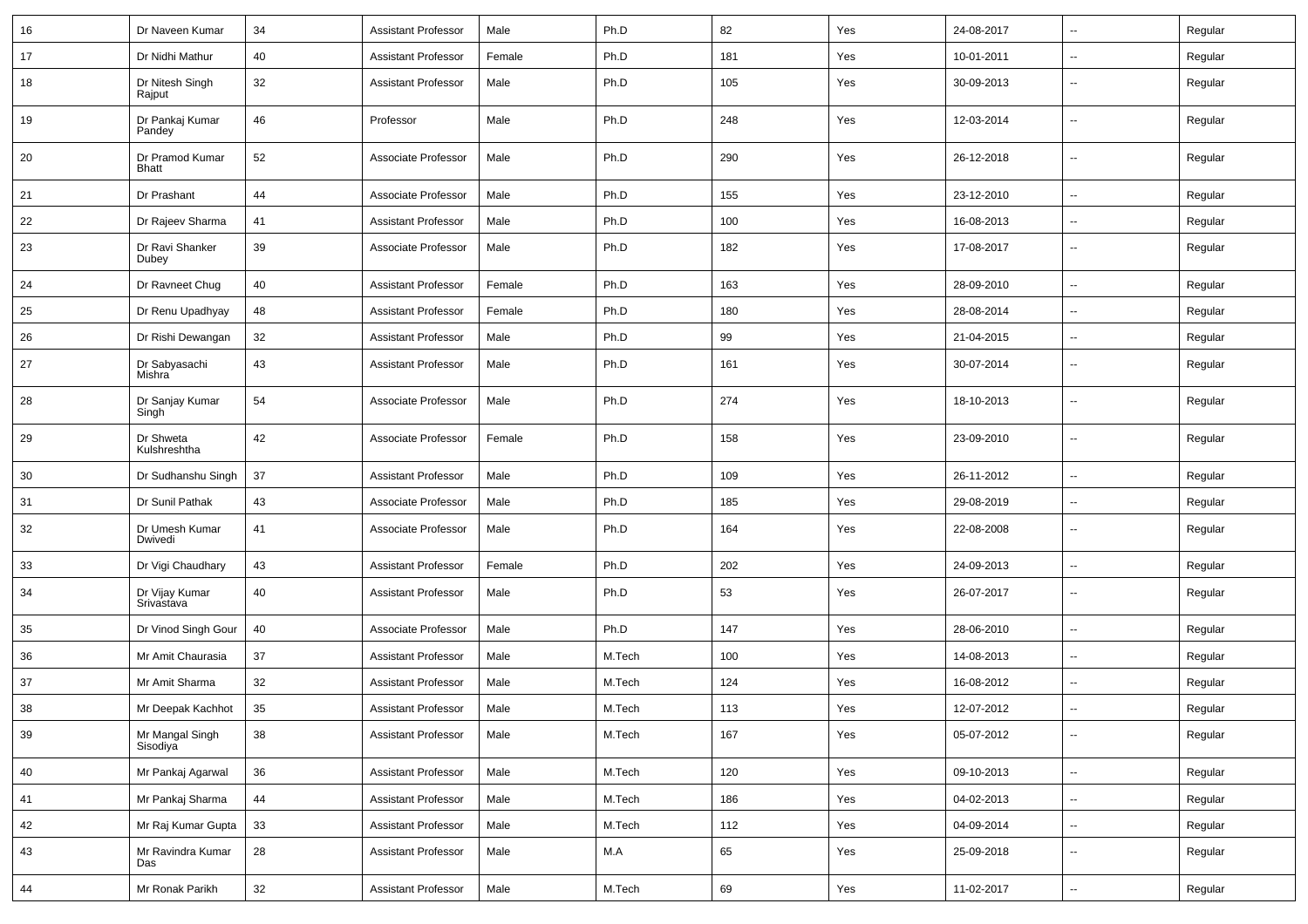| 45 | Mr Sachin Bansal               | 35 | <b>Assistant Professor</b>                          | Male   | M.Tech | 117 | Yes | 27-02-2013 | $\overline{\phantom{a}}$ | Regular |
|----|--------------------------------|----|-----------------------------------------------------|--------|--------|-----|-----|------------|--------------------------|---------|
| 46 | Mr Sanjay Jain                 | 44 | <b>Assistant Professor</b>                          | Male   | M.Tech | 242 | Yes | 01-07-2011 | --                       | Regular |
| 47 | Mr Vinod Kumar<br>Sharma       | 40 | <b>Assistant Professor</b>                          | Male   | M.Tech | 182 | Yes | 18-02-2010 | $\overline{\phantom{a}}$ | Regular |
| 48 | Ms Pushpa Gothwal              | 34 | <b>Assistant Professor</b>                          | Female | M.Tech | 134 | Yes | 14-08-2012 | -−                       | Regular |
| 49 | Ms Sangeeta<br>Shekhawat       | 35 | <b>Assistant Professor</b>                          | Female | M.Tech | 157 | Yes | 16-08-2010 | --                       | Regular |
| 50 | Prof Ajay Jain                 | 59 | Professor                                           | Male   | Ph.D   | 56  | Yes | 10-04-2017 | --                       | Regular |
| 51 | Prof Bharat Singh              | 51 | Professor                                           | Male   | Ph.D   | 220 | Yes | 04-01-2010 | --                       | Regular |
| 52 | Prof Gajendra<br>Kumar Aseri   | 44 | Professor                                           | Male   | Ph.D   | 245 | Yes | 17-08-2012 | $\overline{\phantom{a}}$ | Regular |
| 53 | Prof Kanad Ray                 | 53 | Professor                                           | Male   | Ph.D   | 233 | Yes | 01-05-2014 | $\overline{\phantom{a}}$ | Regular |
| 54 | Prof Neelam Jain               | 45 | Professor                                           | Female | Ph.D   | 217 | Yes | 08-10-2013 | $\overline{\phantom{a}}$ | Regular |
| 55 | Prof Parul Mishra              | 43 | Professor                                           | Female | Ph.D   | 201 | Yes | 04-07-2016 | --                       | Regular |
| 56 | Prof Shankar Lal<br>Kothari    | 67 | Professor                                           | Male   | Ph.D   | 504 | Yes | 01-09-2014 | --                       | Regular |
| 57 | Prof Shruti Mathur             | 53 | Professor                                           | Female | Ph.D   | 264 | Yes | 20-12-2010 | --                       | Regular |
| 58 | DR APEKSHA<br><b>BHATNAGAR</b> | 37 | <b>Assistant Professor</b>                          | Female | Ph.D   | 99  | Yes | 05-07-2017 | --                       | Regular |
| 59 | Dr Asha Mamraj<br>Sharma       | 38 | <b>Assistant Professor</b>                          | Female | Ph.D   | 138 | Yes | 21-01-2015 | $\overline{\phantom{a}}$ | Regular |
| 60 | DR ASHISH<br><b>KUMAR</b>      | 46 | Associate Professor                                 | Male   | Ph.D   | 238 | Yes | 14-11-2011 | $\overline{\phantom{a}}$ | Regular |
| 61 | DR DEEPALI<br><b>BHATNAGAR</b> | 40 | Professor                                           | Female | Ph.D   | 198 | Yes | 23-09-2011 | --                       | Regular |
| 62 | Dr Desh Deepak<br>Singh        | 44 | Associate Professor                                 | Male   | Ph.D   | 65  | Yes | 17-08-2017 | $\overline{\phantom{a}}$ | Regular |
| 63 | DR MAMTA<br>PANKAJ JAIN        | 40 | Associate Professor                                 | Female | Ph.D   | 189 | Yes | 16-09-2010 | -−                       | Regular |
| 64 | Dr Padam Bhushan               | 33 | <b>Assistant Professor</b>                          | Male   | Ph.D   | 107 | Yes | 23-07-2012 | --                       | Regular |
| 65 | Dr Rahul Agarwal               | 43 | <b>Assistant Professor</b>                          | Male   | Ph.D   | 176 | Yes | 18-07-2012 | --                       | Regular |
| 66 | DR RITU<br><b>VASHISTHA</b>    | 38 | <b>Assistant Professor</b>                          | Female | Ph.D   | 184 | Yes | 11-01-2010 | -−                       | Regular |
| 67 | DR UDAI BHAN<br><b>SINGH</b>   | 41 | <b>Assistant Professor</b>                          | Male   | Ph.D   | 95  | Yes | 26-08-2013 | $\sim$                   | Regular |
| 68 | Dr Yashwant Singh<br>Rawal     | 38 | Associate Professor                                 | Male   | Ph.D   | 164 | Yes | 12-01-2018 | $\sim$                   | Regular |
| 69 | Mr Sanjiv Singh Bhal           | 64 | <b>Assistant Professor</b>                          | Male   | M.COM  | 465 | Yes | 21-06-2011 | $\sim$                   | Regular |
| 70 | Prof Amit Jain                 | 43 | Dean / Principal /<br>Director / Vice<br>Chancellor | Male   | Ph.D   | 236 | Yes | 21-06-2019 | $\overline{\phantom{a}}$ | Regular |
| 71 | PROF DURGESH<br><b>BATRA</b>   | 41 | Professor                                           | Male   | Ph.D   | 196 | Yes | 04-01-2011 | $\sim$                   | Regular |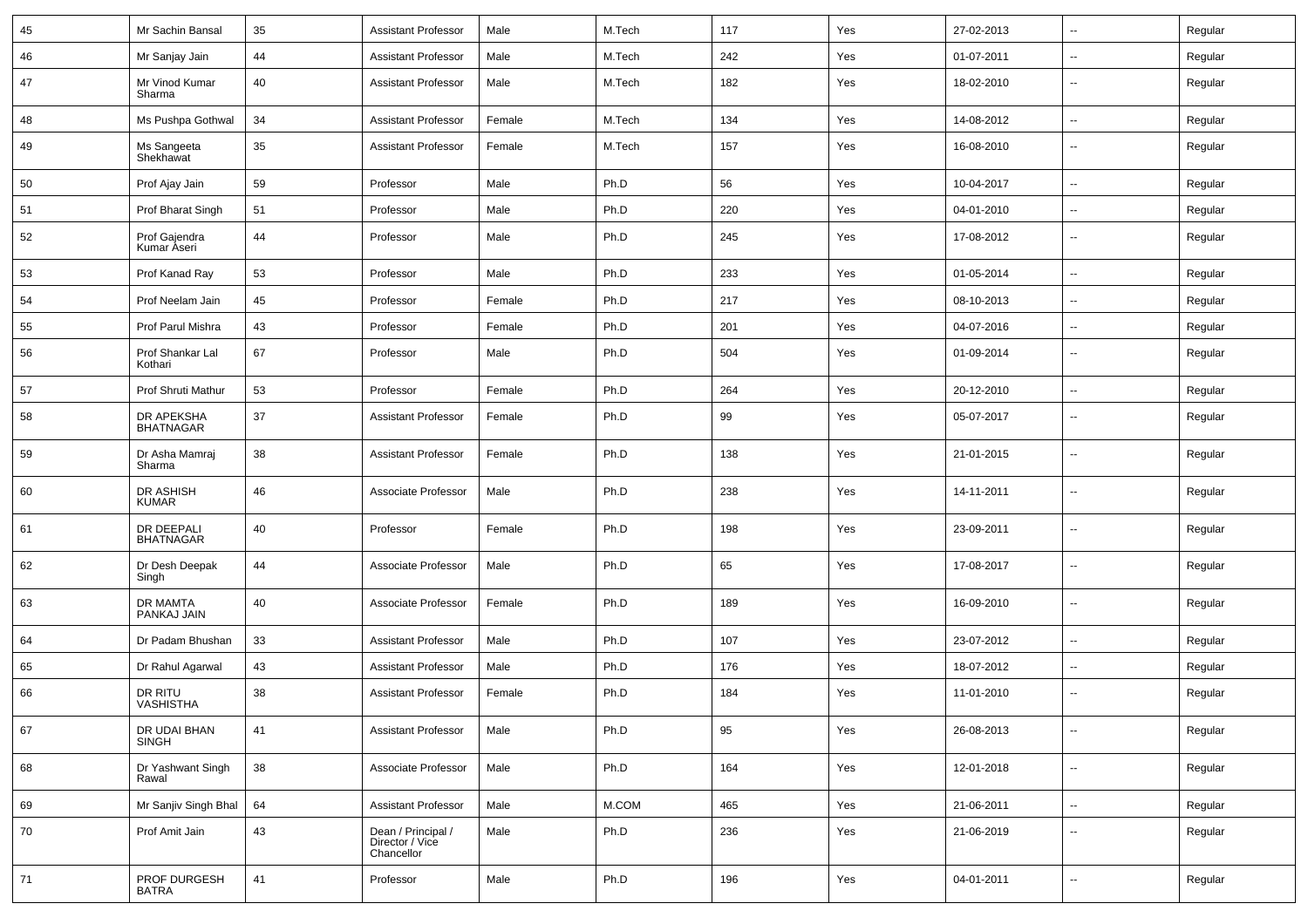| 72  | Prof Ramesh<br>Chandra Poonia | 42 | Professor                  | Male   | Ph.D   | 221 | No  | 23-05-2014 | 23-06-2021               | Regular |
|-----|-------------------------------|----|----------------------------|--------|--------|-----|-----|------------|--------------------------|---------|
| 73  | Prof Sanjeeb Pal              | 45 | Professor                  | Male   | Ph.D   | 277 | Yes | 08-08-2019 | $\sim$                   | Regular |
| 74  | PROF SHIKHA<br><b>SHARMA</b>  | 49 | Professor                  | Female | Ph.D   | 255 | Yes | 01-09-2010 | $\overline{\phantom{a}}$ | Regular |
| 75  | Prof Vinita Agrawal           | 47 | Professor                  | Female | Ph.D   | 230 | No  | 29-07-2007 | 04-05-2021               | Regular |
| 76  | Dr Swati Sharma               | 32 | <b>Assistant Professor</b> | Female | Ph.D   | 77  | Yes | 01-06-2016 | --                       | Regular |
| 77  | Dr Amita Chourasiya           | 36 | <b>Assistant Professor</b> | Female | Ph.D   | 143 | Yes | 18-08-2010 | $\overline{\phantom{a}}$ | Regular |
| 78  | Dr Preeti Yadav               | 43 | Professor                  | Female | Ph.D   | 196 | Yes | 02-06-2011 |                          | Regular |
| 79  | Dr Arun Keshav                | 48 | <b>Assistant Professor</b> | Male   | Ph.D   | 124 | No  | 01-12-2016 | 25-03-2021               | Regular |
| 80  | Dr Ashutosh Tripathi          | 39 | Associate Professor        | Male   | Ph.D   | 165 | Yes | 09-07-2009 | $\sim$                   | Regular |
| 81  | Prof P V S Raju               | 50 | Professor                  | Male   | Ph.D   | 207 | Yes | 02-07-2015 | $\sim$                   | Regular |
| 82  | Dr Pallavi Sharma             | 36 | <b>Assistant Professor</b> | Female | Ph.D   | 166 | No  | 18-09-2009 | 31-03-2021               | Regular |
| 83  | Dr Shweta Sharma              | 34 | <b>Assistant Professor</b> | Female | Ph.D   | 153 | No  | 09-08-2010 | 30-06-2021               | Regular |
| 84  | Dr Rekha<br>Chaturvedi        | 39 | <b>Assistant Professor</b> | Female | Ph.D   | 168 | Yes | 10-02-2011 | --                       | Regular |
| 85  | Dr Abhay Sharma               | 37 | <b>Assistant Professor</b> | Male   | Ph.D   | 167 | Yes | 10-02-2011 | $\mathbf{u}$             | Regular |
| 86  | Dr G L Saini                  | 35 | <b>Assistant Professor</b> | Male   | Ph.D   | 177 | Yes | 03-12-2009 | $\sim$                   | Regular |
| 87  | Dr Deepak Panwar              | 34 | <b>Assistant Professor</b> | Male   | Ph.D   | 121 | Yes | 14-06-2011 | $\sim$                   | Regular |
| 88  | Mr Charchil Badaya            | 32 | <b>Assistant Professor</b> | Male   | M.Tech | 84  | No  | 22-07-2015 | 21-09-2020               | Regular |
| 89  | Mr Shahnawaz<br>Ansari        | 31 | <b>Assistant Professor</b> | Male   | M.Tech | 59  | No  | 17-08-2016 | 21-09-2020               | Regular |
| 90  | Dr Sandeep Kumar              | 37 | <b>Assistant Professor</b> | Male   | Ph.D   | 150 | No  | 01-09-2017 | 04-12-2020               | Regular |
| 91  | Dr Manishita Das<br>Mukherji  | 40 | Associate Professor        | Female | Ph.D   | 188 | Yes | 11-07-2011 | ۰.                       | Regular |
| 92  | Dr Sudarshan S<br>Lakhawat    | 38 | <b>Assistant Professor</b> | Male   | Ph.D   | 178 | Yes | 04-01-2010 | --                       | Regular |
| 93  | Dr Anupam Jyoti               | 39 | <b>Assistant Professor</b> | Male   | Ph.D   | 119 | No  | 24-08-2011 | 12-05-2021               | Regular |
| 94  | Dr Vikram Kumar               | 37 | <b>Assistant Professor</b> | Male   | Ph.D   | 177 | Yes | 19-06-2013 | --                       | Regular |
| 95  | Dr Kumar Sambhav<br>venna     | 39 | <b>Assistant Professor</b> | Male   | Ph.D   | 95  | Yes | 02-11-2015 | $\mathbf{u}$             | Regular |
| 96  | Dr Jyoti Prabha<br>Bishnoi    | 33 | <b>Assistant Professor</b> | Female | Ph.D   | 80  | Yes | 25-07-2016 | $\sim$                   | Regular |
| 97  | Dr Sunil Kumar                | 42 | <b>Assistant Professor</b> | Male   | Ph.D   | 216 | Yes | 01-09-2008 | $\overline{\phantom{a}}$ | Regular |
| 98  | Dr Sanket Kaushik             | 35 | <b>Assistant Professor</b> | Male   | Ph.D   | 92  | Yes | 02-12-2013 | $\sim$                   | Regular |
| 99  | Dr Vinay Sharma               | 64 | Professor                  | Male   | Ph.D   | 478 | Yes | 01-05-2018 | $\sim$                   | Regular |
| 100 | Dr B Suresh Kumar             | 46 | Associate Professor        | Male   | Ph.D   | 175 | Yes | 01-08-2012 | $\sim$                   | Regular |
| 101 | Dr Swapnesh Taterh            | 43 | Professor                  | Male   | Ph.D   | 211 | Yes | 20-07-2011 | $\sim$                   | Regular |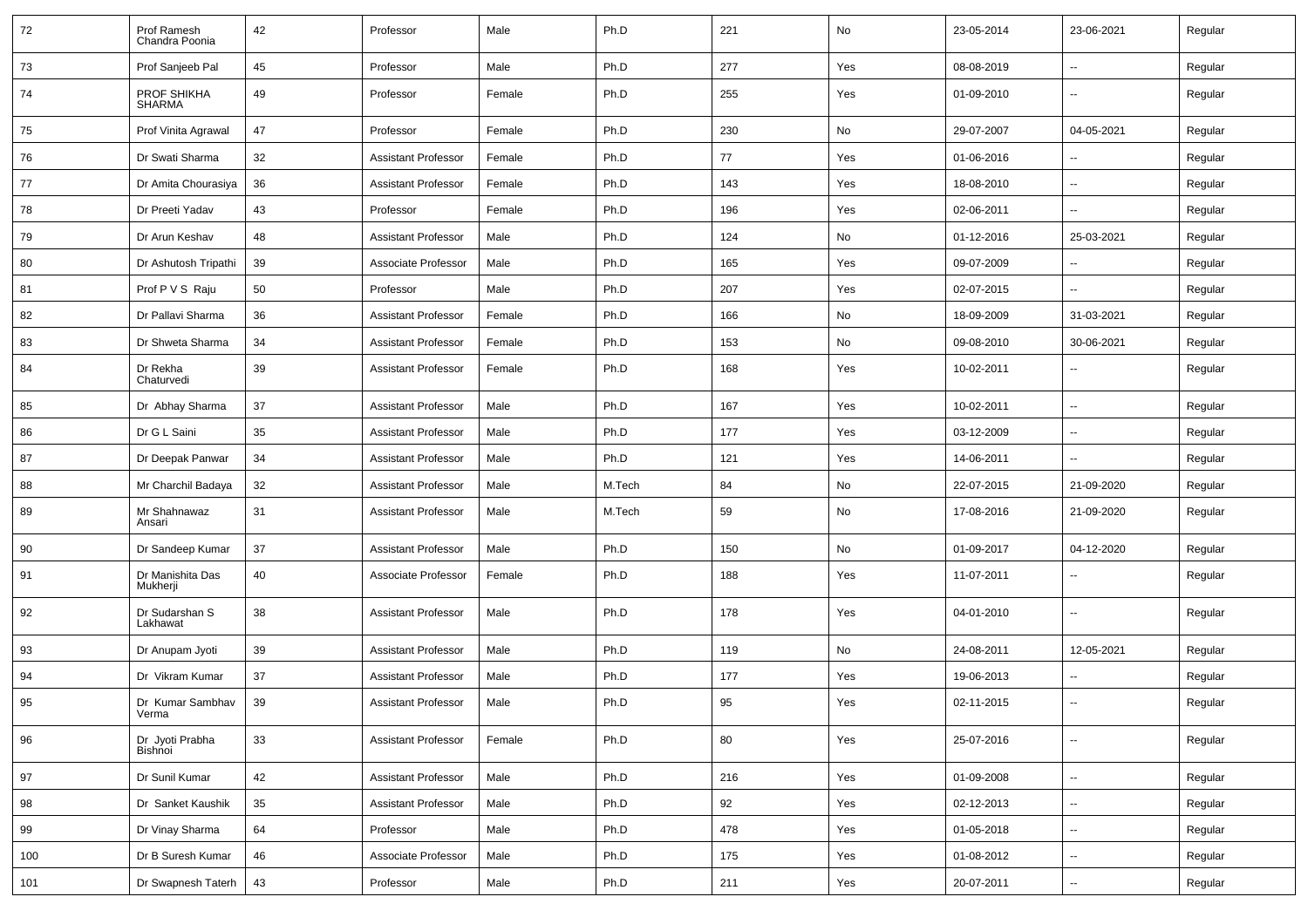| 102 | Dr Sameer Saxena              | 48 | <b>Assistant Professor</b> | Male   | Ph.D       | 222 | Yes | 09-08-2012 | $\mathbf{u}$             | Regular |
|-----|-------------------------------|----|----------------------------|--------|------------|-----|-----|------------|--------------------------|---------|
| 103 | Dr Girish Paliwal             | 42 | <b>Assistant Professor</b> | Male   | Ph.D       | 168 | Yes | 09-07-2011 | $\sim$                   | Regular |
| 104 | Dr Yudhveer Singh             | 40 | Associate Professor        | Male   | Ph.D       | 156 | Yes | 17-11-2017 | $\mathbf{u}$             | Regular |
| 105 | Dr Amit Hirawat               | 37 | <b>Assistant Professor</b> | Male   | Ph.D       | 131 | Yes | 01-11-2018 | $\overline{\phantom{a}}$ | Regular |
| 106 | Dr Neeraj Khare               | 42 | <b>Assistant Professor</b> | Male   | Ph.D       | 83  | Yes | 12-08-2014 | $\mathbf{u}$             | Regular |
| 107 | Prof Jagdish Prasad           | 65 | Professor                  | Male   | Ph.D       | 453 | Yes | 22-02-2016 | $\sim$                   | Regular |
| 108 | Dr Narendra Pal<br>Lamba      | 41 | Associate Professor        | Male   | Ph.D       | 173 | Yes | 02-07-2012 | $\mathbf{u}$             | Regular |
| 109 | Prof Upendra Mishra           | 44 | Professor                  | Male   | Ph.D       | 225 | Yes | 24-09-2004 | $\sim$                   | Regular |
| 110 | Dr Yogita Madan               | 35 | Assistant Professor        | Female | Ph.D       | 63  | Yes | 01-12-2016 | $\sim$                   | Regular |
| 111 | Dr Manmohan Singh<br>Chauhan  | 31 | <b>Assistant Professor</b> | Male   | Ph.D       | 53  | Yes | 01-12-2017 | $\mathbf{u}$             | Regular |
| 112 | Dr Sunita Joshi               | 34 | <b>Assistant Professor</b> | Female | Ph.D       | 37  | Yes | 02-07-2018 | $\mathbf{u}$             | Regular |
| 113 | Prof S S Nathawat             | 75 | Professor                  | Male   | Ph.D       | 495 | No  | 19-11-2009 | 29-07-2020               | Regular |
| 114 | Dr Amra Ahsan                 | 39 | <b>Assistant Professor</b> | Female | Ph.D       | 107 | No  | 12-07-2012 | 30-10-2020               | Regular |
| 115 | Dr Kailash Chandra<br>Barmola | 42 | <b>Assistant Professor</b> | Male   | Ph.D       | 157 | Yes | 05-09-2018 | $\sim$                   | Regular |
| 116 | Dr Govind Singh<br>Rajpal     | 41 | <b>Assistant Professor</b> | Male   | Ph.D       | 116 | Yes | 12-08-2013 | $\sim$                   | Regular |
| 117 | Dr Rahul Tripathi             | 41 | Professor                  | Male   | Ph.D       | 205 | Yes | 03-09-2012 | $\mathbf{u}$             | Regular |
| 118 | Dr Keshav Jha                 | 41 | <b>Assistant Professor</b> | Male   | Ph.D       | 72  | Yes | 16-12-2016 | $\sim$                   | Regular |
| 119 | Dr Puneet Bafna               | 47 | Associate Professor        | Male   | Ph.D       | 144 | Yes | 17-08-2016 | $\sim$                   | Regular |
| 120 | Dr Ashu Maharshi              | 41 | Associate Professor        | Female | Ph.D       | 139 | Yes | 01-07-2016 | --                       | Regular |
| 121 | Dr Abhishek<br>Baplawat       | 39 | Assistant Professor        | Male   | Ph.D       | 146 | Yes | 20-07-2018 | $\overline{\phantom{a}}$ | Regular |
| 122 | Dr Prateek Deol               | 34 | <b>Assistant Professor</b> | Male   | Ph.D       | 87  | Yes | 15-02-2016 | $\mathbf{u}$             | Regular |
| 123 | Mr Hemant Singh               | 32 | <b>Assistant Professor</b> | Male   | <b>LLM</b> | 66  | Yes | 05-10-2018 |                          | Regular |
| 124 | Prof Jitendra Singh           | 74 | Professor                  | Male   | D.Sc       | 500 | No  | 03-03-2014 | 21-09-2020               | Regular |
| 125 | Mr Nishant Saxena             | 38 | Associate Professor        | Male   | B. Arch    | 160 | Yes | 21-08-2017 | $\sim$                   | Regular |
| 126 | Mr Anjani Kumar<br>Shukla     | 32 | <b>Assistant Professor</b> | Male   | B. Arch    | 85  | Yes | 01-04-2014 | $\sim$                   | Regular |
| 127 | Mr Prashant<br>Vijayvargiya   | 38 | Associate Professor        | Male   | M.Plan     | 109 | Yes | 19-07-2017 | $\sim$                   | Regular |
| 128 | Mr Abhishek<br>Sharma         | 41 | Professor                  | Male   | B. Arch    | 188 | Yes | 28-12-2016 | $\sim$                   | Regular |
| 129 | Mr Shailendra<br>Kumar        | 32 | <b>Assistant Professor</b> | Male   | M.Plan     | 74  | Yes | 29-04-2015 | $\sim$                   | Regular |
| 130 | Dr Pratheek<br>Sudhakaran     | 37 | Associate Professor        | Male   | Ph.D       | 62  | Yes | 25-04-2016 | $\mathbf{u}$             | Regular |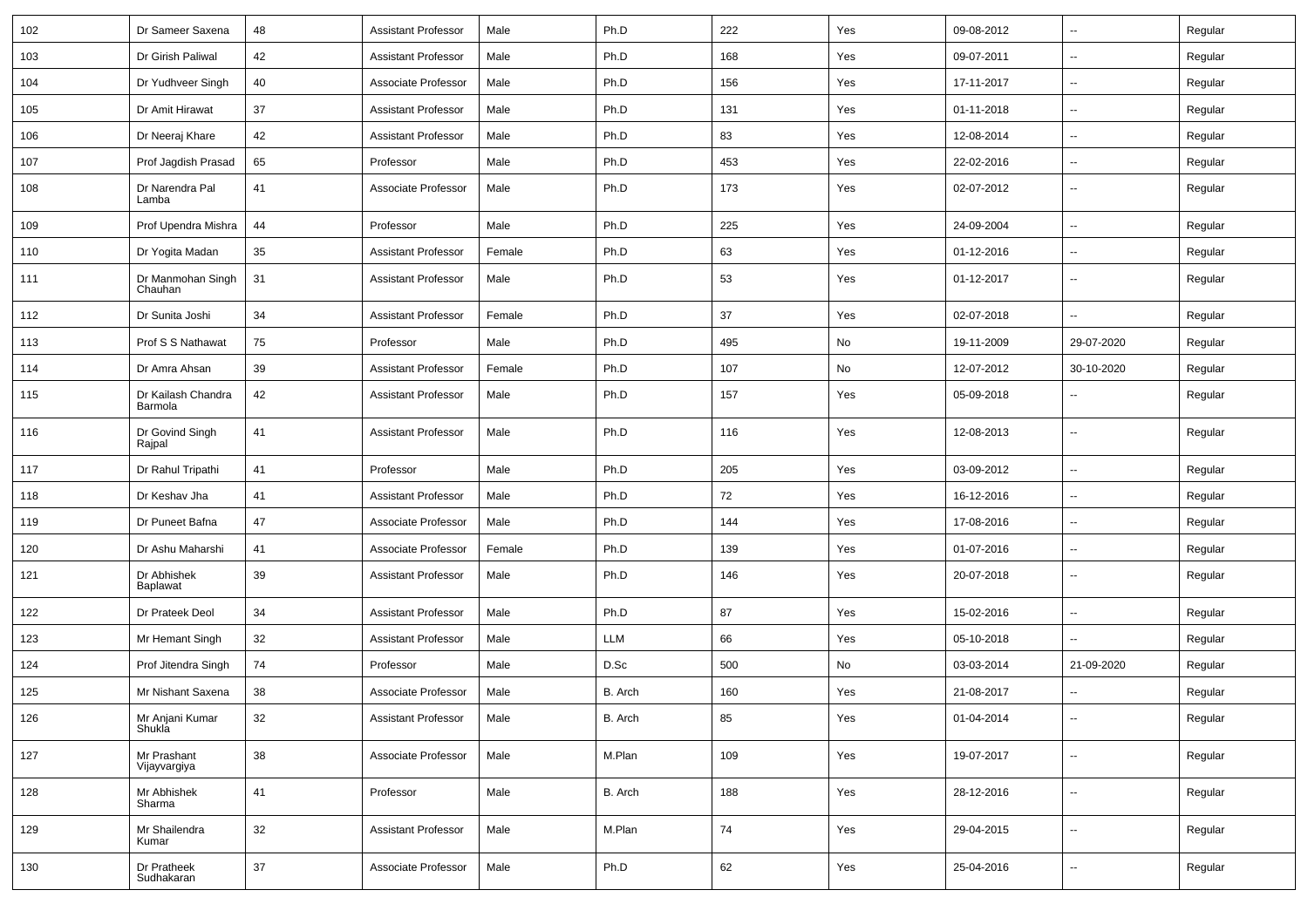| 131 | Mr Bhavesh Joshi              | 29     | <b>Assistant Professor</b> | Male   | M.Tech                                                    | 59  | Yes | 17-08-2016 | $\mathbf{u}$             | Regular |
|-----|-------------------------------|--------|----------------------------|--------|-----------------------------------------------------------|-----|-----|------------|--------------------------|---------|
| 132 | Ms Ankita Saxena              | 27     | <b>Assistant Professor</b> | Female | M.Arch.                                                   | 33  | Yes | 22-10-2018 | $\sim$                   | Regular |
| 133 | Dr Jai Sonker                 | 43     | <b>Assistant Professor</b> | Male   | Ph.D                                                      | 164 | Yes | 18-02-2014 | $\mathbf{u}$             | Regular |
| 134 | Dr Pradyuman Singh            | 35     | <b>Assistant Professor</b> | Male   | Ph.D                                                      | 155 | No  | 10-02-2012 | 30-07-2020               | Regular |
| 135 | Dr Sushil Kumar               | 41     | <b>Assistant Professor</b> | Male   | Ph.D                                                      | 211 | Yes | 19-09-2016 |                          | Regular |
| 136 | Mr Saurabh Awasthi            | 32     | <b>Assistant Professor</b> | Male   | MBA                                                       | 81  | No  | 16-04-2018 | 23-12-2020               | Regular |
| 137 | Ms Adity                      | 28     | Assistant Professor        | Female | M.Sc.                                                     | 70  | Yes | 13-07-2018 | $\mathbf{u}$             | Regular |
| 138 | Ms Jasbeen Chawla             | 49     | Other                      | Female | M.A                                                       | 241 | No  | 21-06-2011 | 21-09-2020               | Regular |
| 139 | Dr Ritu Singh Bhal            | 61     | Other                      | Female | Ph.D                                                      | 143 | Yes | 11-07-2012 | $\sim$                   | Regular |
| 140 | Ms Shradhanjali               | 37     | Other                      | Female | M.A                                                       | 132 | Yes | 30-01-2011 |                          | Regular |
| 141 | Mr Ravi Verma                 | 36     | Other                      | Male   | <b>MBA</b>                                                | 80  | Yes | 21-08-2017 | $\mathbf{u}$             | Regular |
| 142 | Dr Kirti Bala                 | 34     | Other                      | Female | Ph.D                                                      | 97  | Yes | 15-09-2017 | $\mathbf{u}$             | Regular |
| 143 | Dr Tanushri<br>Mukherjee      | 46     | Associate Professor        | Female | Ph.D                                                      | 193 | Yes | 10-11-2008 | $\mathbf{u}$             | Regular |
| 144 | Dr Gayatri Rai                | 46     | <b>Assistant Professor</b> | Female | Ph.D                                                      | 134 | Yes | 01-04-2015 | $\sim$                   | Regular |
| 145 | Dr Jayati Mishra              | 41     | Associate Professor        | Female | Ph.D                                                      | 206 | Yes | 11-07-2005 | $\sim$                   | Regular |
| 146 | Dr Archana                    | 36     | <b>Assistant Professor</b> | Female | Ph.D                                                      | 133 | Yes | 18-08-2016 | $\sim$                   | Regular |
| 147 | Mr Rajesh Sharma              | 44     | <b>Assistant Professor</b> | Male   | M.A                                                       | 219 | Yes | 19-09-2012 | $\overline{\phantom{a}}$ | Regular |
| 148 | Mr Brijesh Kumar<br>Chaurasia | 31     | <b>Assistant Professor</b> | Male   | MBA                                                       | 74  | Yes | 25-01-2016 | $\overline{\phantom{a}}$ | Regular |
| 149 | Mr Prashant Kamal             | 32     | <b>Assistant Professor</b> | Male   | M.Sc.                                                     | 121 | Yes | 01-12-2016 | $\mathbf{u}$             | Regular |
| 150 | Dr Ahammed Junaid<br>NP       | 29     | <b>Assistant Professor</b> | Male   | Ph.D                                                      | 106 | Yes | 29-08-2017 | $\overline{\phantom{a}}$ | Regular |
| 151 | Mr Sandeep Kumar              | 30     | <b>Assistant Professor</b> | Male   | Master in<br>Journalism & Mass<br>Communication<br>(MJMC) | 58  | Yes | 22-10-2018 |                          | Regular |
| 152 | Mr Rituraj Taye               | 33     | <b>Assistant Professor</b> | Male   | M.Sc.                                                     | 77  | Yes | 10-11-2017 | $\mathbf{u}$             | Regular |
| 153 | Mr Souvik Mandal              | 34     | <b>Assistant Professor</b> | Male   | M.Tech                                                    | 89  | Yes | 05-03-2019 | $\overline{\phantom{a}}$ | Regular |
| 154 | Ms Akshita Agrawal            | 27     | <b>Assistant Professor</b> | Female | M.Sc.                                                     | 41  | Yes | 18-03-2019 | $\overline{\phantom{a}}$ | Regular |
| 155 | Dr Sambaditya Raj             | 44     | Associate Professor        | Male   | Ph.D                                                      | 163 | Yes | 05-09-2018 | $\sim$                   | Regular |
| 156 | Dr Gautam Kumar<br>Sinha      | $38\,$ | <b>Assistant Professor</b> | Male   | Ph.D                                                      | 84  | Yes | 01-09-2016 | $\sim$                   | Regular |
| 157 | Dr Harshlika<br>Khangarot     | 34     | <b>Assistant Professor</b> | Female | Ph.D                                                      | 46  | Yes | 21-09-2017 | $\sim$                   | Regular |
| 158 | Mr Vinay Daboria              | 32     | <b>Assistant Professor</b> | Male   | M.A.(History)                                             | 34  | Yes | 10-10-2018 | $\sim$                   | Regular |
| 159 | Ms Shreshtha Khichi           | 26     | <b>Assistant Professor</b> | Female | MFA(Fine Arts)                                            | 33  | Yes | 22-10-2018 | --                       | Regular |
| 160 | Dr Vikas Asthana              | 42     | <b>Assistant Professor</b> | Male   | Ph.D                                                      | 28  | Yes | 05-03-2019 | $\overline{\phantom{a}}$ | Regular |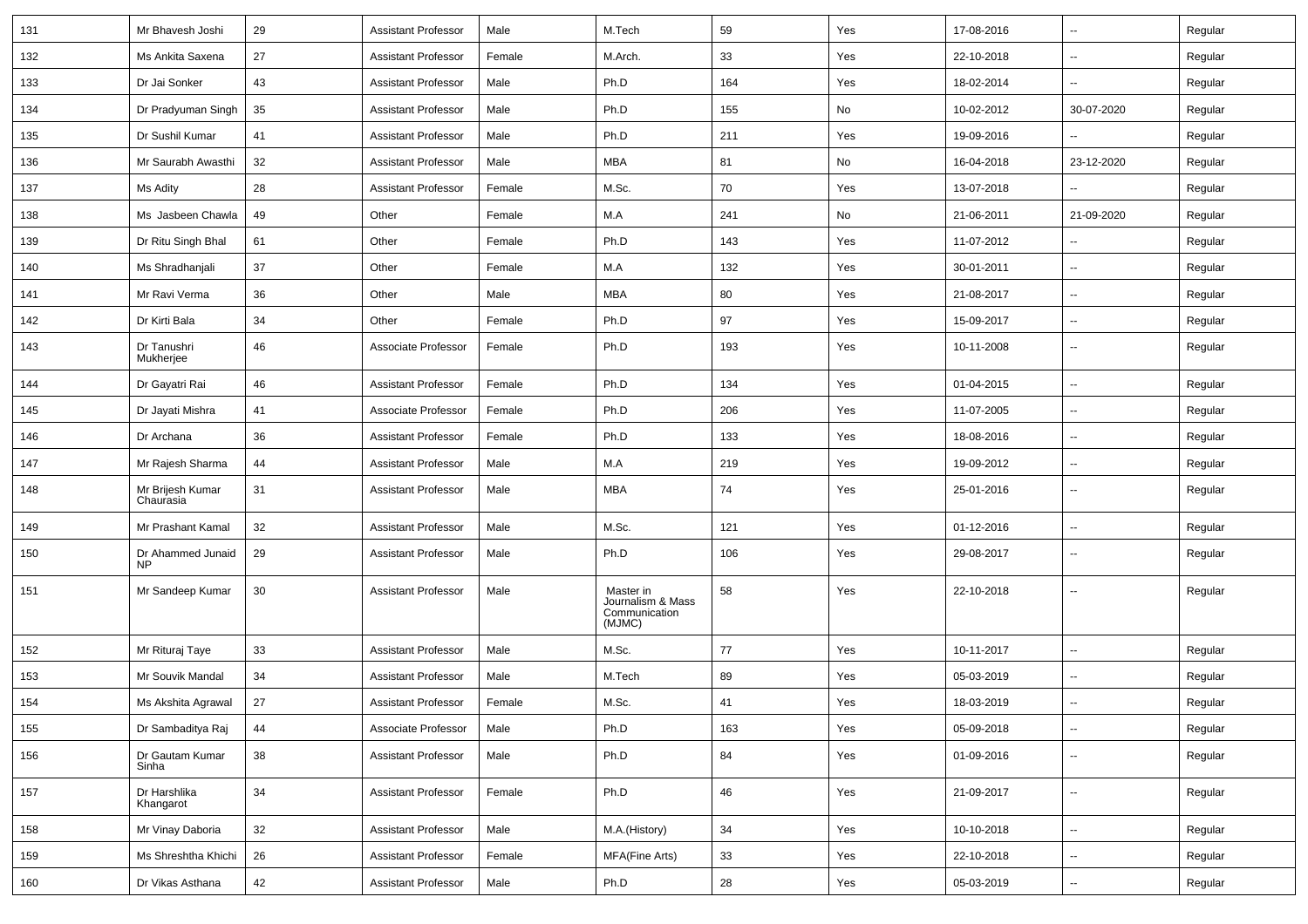| 161 | Dr Ashutosh Singh             | 36 | <b>Assistant Professor</b> | Male   | Ph.D             | 65  | Yes | 31-05-2019 | $\overline{\phantom{a}}$ | Regular |
|-----|-------------------------------|----|----------------------------|--------|------------------|-----|-----|------------|--------------------------|---------|
| 162 | Ms Manisha<br>Prajapat        | 29 | <b>Assistant Professor</b> | Female | M.A              | 72  | Yes | 11-09-2017 | --                       | Regular |
| 163 | Dr Dipa Chakrabarti           | 56 | Professor                  | Female | Ph.D             | 233 | Yes | 12-07-2010 | $\overline{\phantom{a}}$ | Regular |
| 164 | Mr Umesh Kumar<br>Gupta       | 53 | <b>Assistant Professor</b> | Male   | M.A              | 386 | Yes | 23-06-2014 | $\overline{\phantom{a}}$ | Regular |
| 165 | Dr Kaushal Kishore<br>Sharma  | 42 | Assistant Professor        | Male   | Ph.D             | 195 | Yes | 11-08-2010 | $\overline{\phantom{a}}$ | Regular |
| 166 | Dr Aditi Dev Deol             | 35 | Assistant Professor        | Female | Ph.D             | 89  | Yes | 24-02-2016 | ۵.                       | Regular |
| 167 | Mr Ravi Kumar                 | 29 | <b>Assistant Professor</b> | Male   | M.A              | 47  | No  | 10-08-2017 | 28-06-2021               | Regular |
| 168 | Mr Manish Kumar<br>Srivastava | 34 | <b>Assistant Professor</b> | Male   | M.A              | 52  | Yes | 03-10-2017 |                          | Regular |
| 169 | Dr Manoj Kumar                | 39 | <b>Assistant Professor</b> | Male   | Ph.D             | 131 | Yes | 11-08-2010 | --                       | Regular |
| 170 | Ms Chulbul Garg               | 33 | <b>Assistant Professor</b> | Female | M.A              | 35  | Yes | 24-08-2018 | $\overline{\phantom{a}}$ | Regular |
| 171 | Prof Saroj Bohra              | 41 | Professor                  | Female | Ph.D             | 182 | Yes | 01-07-2019 | $\overline{\phantom{a}}$ | Regular |
| 172 | Dr Abdul Quadir<br>Siddiquee  | 37 | <b>Assistant Professor</b> | Male   | Ph.D             | 44  | Yes | 12-07-2019 | $\overline{\phantom{a}}$ | Regular |
| 173 | Dr Monika Gwalani             | 31 | <b>Assistant Professor</b> | Female | Ph.D             | 27  | Yes | 09-08-2019 | $\overline{\phantom{a}}$ | Regular |
| 174 | Dr Manju Kaushik              | 42 | Associate Professor        | Female | Ph.D             | 199 | Yes | 23-08-2019 | $\overline{\phantom{a}}$ | Regular |
| 175 | Dr Deepti Singh               | 36 | <b>Assistant Professor</b> | Female | Ph.D             | 23  | Yes | 23-08-2019 | --                       | Regular |
| 176 | Ms Ishani Gogoi               | 28 | <b>Assistant Professor</b> | Female | M.Arch.          | 30  | Yes | 26-08-2019 | --                       | Regular |
| 177 | Mr Rakesh Kumar               | 36 | <b>Assistant Professor</b> | Male   | M.Plan           | 92  | No  | 27-08-2019 | 30-04-2021               | Regular |
| 178 | Dr Rupesh Kumar<br>Mishra     | 38 | Associate Professor        | Male   | Ph.D             | 44  | No  | 02-09-2019 | 12-05-2021               | Regular |
| 179 | Ms Poonam Joshi               | 28 | <b>Assistant Professor</b> | Female | M. Phil          | 23  | Yes | 04-09-2019 | $\overline{\phantom{a}}$ | Regular |
| 180 | Prof Anurag Varma             | 54 | Professor                  | Male   | Ph.D             | 241 | Yes | 11-09-2019 | $\overline{\phantom{a}}$ | Regular |
| 181 | Dr Nida Nafees                | 32 | Assistant Professor        | Female | Ph.D             | 22  | Yes | 11-10-2019 | $\overline{\phantom{a}}$ | Regular |
| 182 | Dr Vismita Paliwal            | 35 | Associate Professor        | Female | Ph.D             | 133 | Yes | 14-10-2019 | $\overline{\phantom{a}}$ | Regular |
| 183 | Dr Ravi Ranjan<br>Kumar Niraj | 34 | <b>Assistant Professor</b> | Male   | Ph.D             | 43  | Yes | 22-10-2019 |                          | Regular |
| 184 | Mr Vedansh Sharma   26        |    | Assistant Professor        | Male   | LLM              | 23  | Yes | 06-11-2019 |                          | Regular |
| 185 | Mr Abhishek Singh<br>Devanda  | 28 | <b>Assistant Professor</b> | Male   | LLM              | 44  | No  | 13-11-2019 | 13-01-2021               | Regular |
| 186 | Ms Sonali Bhatnagar           | 28 | <b>Assistant Professor</b> | Female | LLM              | 23  | Yes | 14-11-2019 | $\sim$                   | Regular |
| 187 | Ms Shivani Chandra            | 26 | <b>Assistant Professor</b> | Female | Master of Design | 23  | Yes | 14-11-2019 | $\sim$                   | Regular |
| 188 | Ms Alvis Keisham              | 31 | <b>Assistant Professor</b> | Female | M. Phil          | 27  | Yes | 09-12-2019 | $\sim$                   | Regular |
| 189 | Dr Pallavi Mishra             | 35 | Associate Professor        | Female | Ph.D             | 124 | Yes | 27-12-2019 | $\overline{\phantom{a}}$ | Regular |
| 190 | Ms Shruti Rawat               | 28 | <b>Assistant Professor</b> | Female | M.A              | 53  | Yes | 03-01-2020 | ₩,                       | Regular |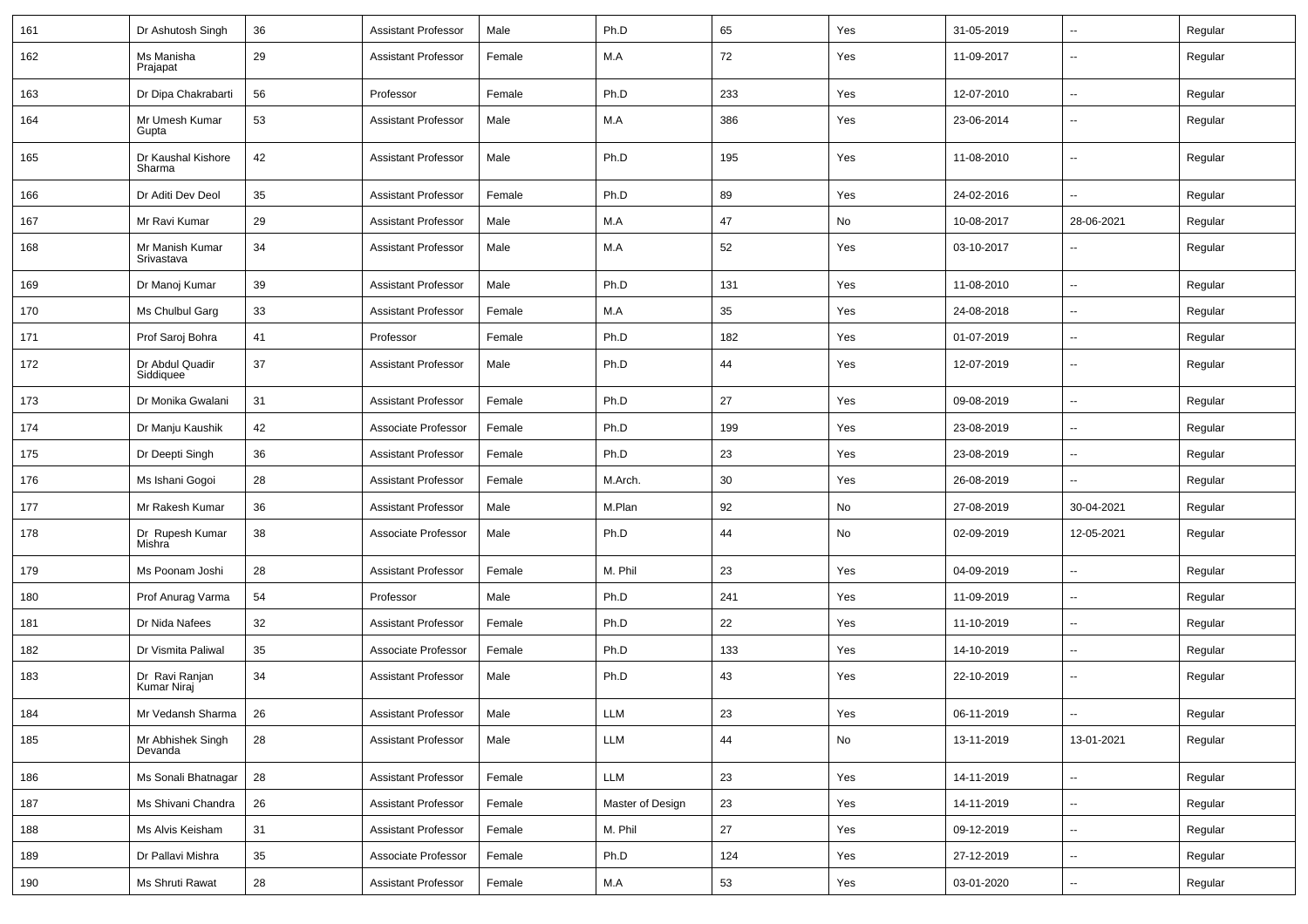| 191 | Ms Swechcha Roy                  | 32 | <b>Assistant Professor</b>                          | Female | <b>MCP</b>                                    | 19           | Yes | 06-01-2020 | u.                       | Regular  |
|-----|----------------------------------|----|-----------------------------------------------------|--------|-----------------------------------------------|--------------|-----|------------|--------------------------|----------|
| 192 | Mr Yagnya Valkya<br>Misra        | 42 | <b>Assistant Professor</b>                          | Male   | M.A                                           | 19           | No  | 07-02-2020 | 18-01-2021               | Regular  |
| 193 | Dr Muskan                        | 30 | <b>Assistant Professor</b>                          | Female | Ph.D                                          | 16           | Yes | 17-02-2020 | --                       | Regular  |
| 194 | Dr Shatrughan<br>Singh           | 40 | <b>Assistant Professor</b>                          | Male   | Ph.D                                          | 16           | Yes | 17-02-2020 | ۰.                       | Regular  |
| 195 | Dr Mahaveer Prasad<br>Yadav      | 33 | <b>Assistant Professor</b>                          | Male   | Ph.D                                          | 16           | Yes | 28-02-2020 | $\overline{\phantom{a}}$ | Regular  |
| 196 | Dr Furgan Alam                   | 34 | <b>Assistant Professor</b>                          | Male   | Ph.D                                          | 44           | Yes | 02-03-2020 | $\overline{\phantom{a}}$ | Regular  |
| 197 | Mr Mohammad<br>Shoeb Jafri       | 30 | <b>Assistant Professor</b>                          | Male   | <b>MCP</b>                                    | 55           | Yes | 04-03-2020 | ۰.                       | Regular  |
| 198 | Dr Saurabh Sharma                | 38 | Associate Professor                                 | Male   | Ph.D                                          | 117          | Yes | 12-03-2020 | --                       | Regular  |
| 199 | Ms Priyanka                      | 27 | <b>Assistant Professor</b>                          | Female | Master of Urban &<br><b>Regional Planning</b> | 28           | Yes | 17-03-2020 | ۰.                       | Regular  |
| 200 | Dr Gurveer Kaur                  | 30 | <b>Assistant Professor</b>                          | Female | Ph.D                                          | 15           | No  | 17-03-2020 | 31-10-2020               | Regular  |
| 201 | Ms Nidhi Paliwal                 | 32 | Other                                               | Female | <b>MFA</b>                                    | 63           | Yes | 11-08-2020 | $\overline{\phantom{a}}$ | Visiting |
| 202 | Ms Uroosa Tanzeem                | 29 | Other                                               | Female | M. Phil                                       | 61           | Yes | 11-08-2020 | u.                       | Visiting |
| 203 | Dr Ruchi Joshi                   | 37 | <b>Assistant Professor</b>                          | Female | Ph.D                                          | 99           | Yes | 24-07-2020 | $\overline{\phantom{a}}$ | Regular  |
| 204 | Dr Neharishi<br>Srivastava       | 33 | <b>Assistant Professor</b>                          | Female | Ph.D                                          | 74           | Yes | 24-07-2020 | ۰.                       | Regular  |
| 205 | Dr Harshal Aravind<br>Patil      | 33 | <b>Assistant Professor</b>                          | Male   | Ph.D                                          | 127          | No  | 24-07-2020 | 22-12-2020               | Regular  |
| 206 | Mr Ritesh Ranjan                 | 28 | <b>Assistant Professor</b>                          | Male   | M.A                                           | 73           | No  | 24-07-2020 | 15-06-2021               | Regular  |
| 207 | Dr Vinod Kumar                   | 45 | Associate Professor                                 | Male   | Ph.D                                          | 127          | Yes | 30-07-2020 | ۰.                       | Regular  |
| 208 | Mr Avinandan<br>Choudhary        | 32 | <b>Assistant Professor</b>                          | Male   | Ph.D                                          | 24           | Yes | 06-08-2020 | $\overline{\phantom{a}}$ | Regular  |
| 209 | Mr Shobhitabh<br>Srivastava      | 28 | <b>Assistant Professor</b>                          | Male   | LLM                                           | 50           | Yes | 06-08-2020 | $\overline{\phantom{a}}$ | Regular  |
| 210 | Dr Abhay Kumar                   | 54 | Associate Professor                                 | Male   | Ph.D                                          | 243          | Yes | 06-08-2020 | --                       | Regular  |
| 211 | Dr Anand Prakash                 | 49 | Professor                                           | Male   | Ph.D                                          | 220          | Yes | 06-08-2020 | $\overline{\phantom{a}}$ | Regular  |
| 212 | Mr Amit Kumar<br>Singh           | 28 | <b>Assistant Professor</b>                          | Male   | M.Tech                                        | 66           | Yes | 10-08-2020 | u.                       | Regular  |
| 213 | Dr Arup Roy                      | 37 | <b>Assistant Professor</b>                          | Male   | Ph.D                                          | 77           | Yes | 14-09-2020 | $\sim$                   | Regular  |
| 214 | Ms Shagufta                      | 28 | <b>Assistant Professor</b>                          | Female | M. Phil                                       | 76           | Yes | 19-10-2020 | Ξ.                       | Regular  |
| 215 | Prof Rajesh<br>Shardanand Prasad | 49 | Dean / Principal /<br>Director / Vice<br>Chancellor | Male   | Ph.D                                          | 304          | No  | 25-11-2020 | 02-06-2021               | Regular  |
| 216 | Dr Himanshu Mittal               | 44 | Associate Professor                                 | Male   | Ph.D                                          | 35           | No  | 08-01-2021 | 28-06-2021               | Regular  |
| 217 | Dr Dilip Gupta                   | 36 | <b>Assistant Professor</b>                          | Male   | Ph.D                                          | $\mathbf{1}$ | No  | 18-01-2021 | 28-02-2021               | Regular  |
| 218 | Dr Yogita Swami                  | 30 | <b>Assistant Professor</b>                          | Female | Ph.D                                          | 19           | Yes | 18-01-2021 | ۰.                       | Regular  |